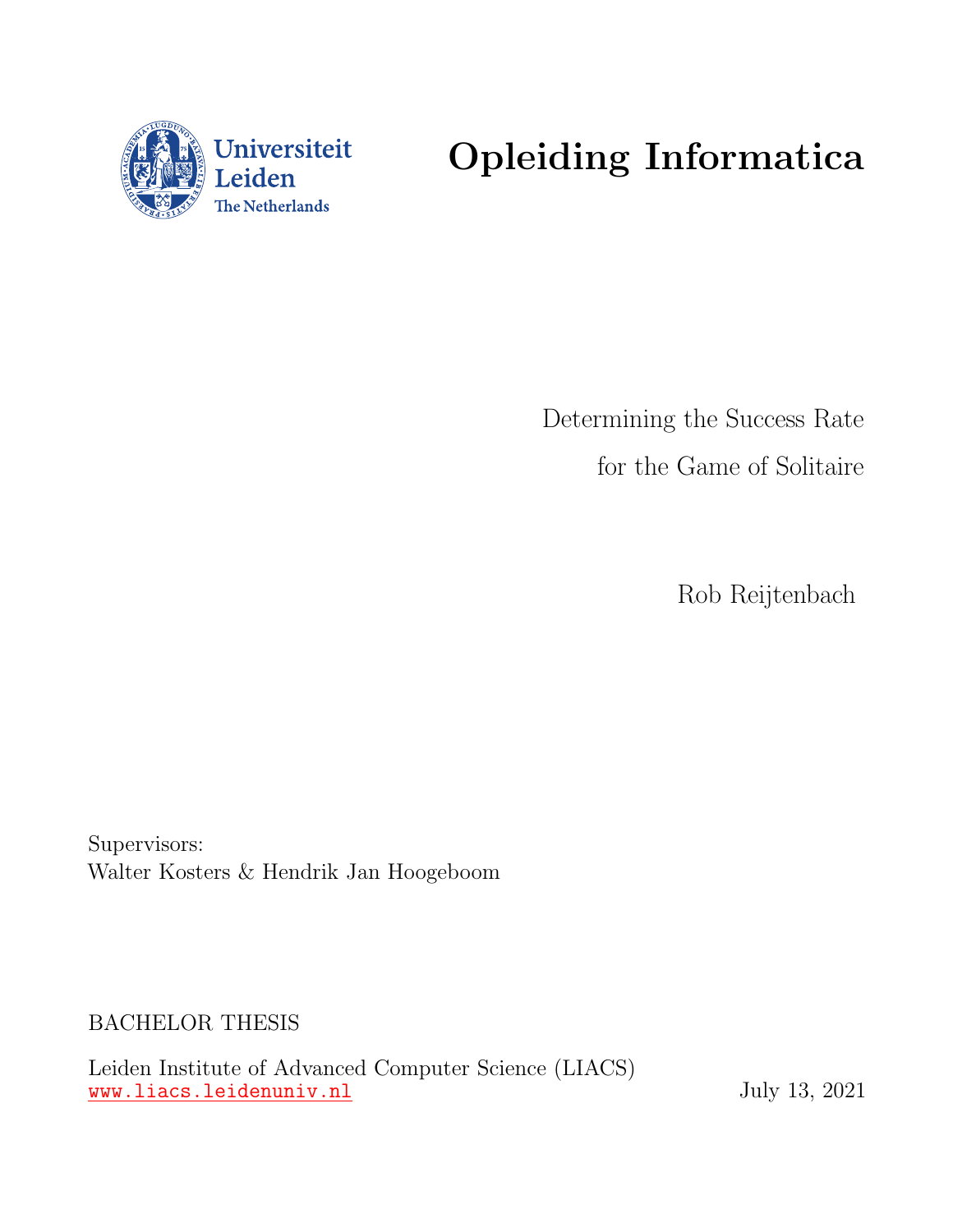#### Abstract

In this thesis we will take a look at the succes rate for the card game SOLITAIRE. As the total number of SOLITAIRE games that can be played with a normal deck is not feasible to fully examine, we will look at smaller versions of this game.

For these smaller versions of SOLITAIRE we will examine the games that are not winnable, no matter which choices the player makes, and we try to find patterns in these games. The emerging patterns will be compared between multiple versions of the game.

Determining which games are winnable will be done by trying all different choices until no more move is possible or the game is won. This effectively means we play with all cards open as there is no room for guessing when determining which games are winnable.

# **Contents**

| $\mathbf{1}$            | Introduction                                                                                                                                                    | $\mathbf{1}$                                       |
|-------------------------|-----------------------------------------------------------------------------------------------------------------------------------------------------------------|----------------------------------------------------|
| $\overline{\mathbf{2}}$ | <b>Definitions</b>                                                                                                                                              | $\overline{2}$                                     |
| 3                       | <b>Rules of the Game</b><br>3.1<br>3.2<br>3.3<br>3.4                                                                                                            | 3<br>3<br>$\overline{4}$<br>6<br>$6\phantom{.}6$   |
| $\overline{\mathbf{4}}$ | <b>Related Work</b><br>4.1<br>4.2                                                                                                                               | $\overline{7}$<br>$\overline{7}$<br>$\overline{7}$ |
| $\bf{5}$                | <b>Experiments</b><br>5.1<br>Computing the games $\ldots \ldots \ldots \ldots \ldots \ldots \ldots \ldots \ldots \ldots \ldots \ldots$<br>5.2<br>5.2.1<br>5.2.2 | 8<br>8<br>8<br>- 8                                 |
| 6                       | Categorizing fully computed games<br>6.1<br>6.2<br>6.3<br>6.4<br>6.5<br>6.6                                                                                     | 10<br>12<br>14<br>17<br>19<br>21                   |
| 7                       | <b>Conclusions and Further Research</b><br>7.1                                                                                                                  | 22<br>22                                           |
|                         | <b>References</b>                                                                                                                                               | 23                                                 |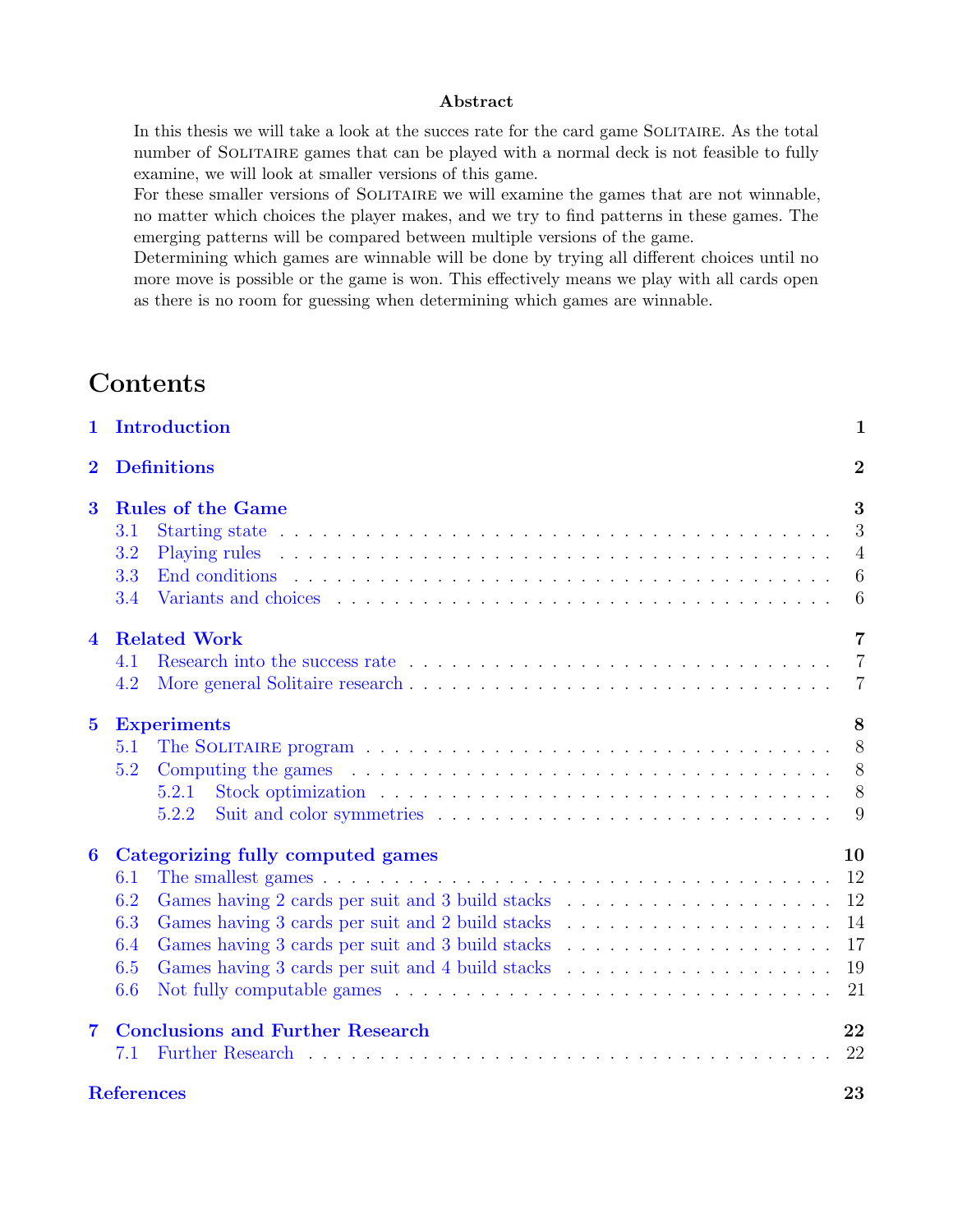# <span id="page-2-0"></span>1 Introduction

Even though almost everyone will know, or at least have heard of, the card game SOLITAIRE, we will start with a brief introduction. The game KLONDIKE SOLITAIRE (from now on just SOLITAIRE) is a one player card game played with a standard 52-card deck. In this game, the player needs to move all the cards to the four suit stacks. This will sometimes be impossible, sometimes the game will fail due to choices the player made and sometimes the player will manage to get all the cards to their suit stacks in which case he or she will win the game. For those who want to to try this game (or feel nostalgic), there is an online Windows98 emulator [\[1\]](#page-24-1) which includes the game of Solitaire.

The rules of the game will be further explained in the appropriate section of this paper. For now we will focus on explaining what this research is about. In this paper we will take a look at the win rate for games of SOLITAIRE. These games will be played "perfectly" by traversing all possible moves only stopping if a game is won or there are no moves left. This means we disregard the player choices as a way to lose a game.

As playing all different possible games with a 52-card deck is computationally hard, we will look at different ways to find symmetry or reduce the game size to make it more viable. After fully computing the win rates for these smaller deck sizes we will also compute the win rates for a subset of the possible games for bigger deck sizes.

An example of a game of SOLITAIRE with a reduced size is a game where there are only two build stacks and the deck of cards consists of only 12 cards. Understanding this example requires a basic understanding of the game SOLITAIRE, if the reader lacks this knowledge they should consult Section [3.](#page-4-0) In a 12-card deck each suit will have three cards. The two build stacks will require three cards for the beginning state of the game (one for the first stack and two for the second stack) and the rest will be placed in the stock. This is an interesting example as there are only two unique permutations of the deck which are not winnable. This does take into account the symmetry which was named earlier and will be further explained in Section [2.](#page-3-0)

<span id="page-2-1"></span>In Figure [1](#page-2-1) a visualization of the two non-winnable games is displayed. It is clearly visible how these games are very similar as only changing the ♠2 and ♠3 in one of them results in the other.



Figure 1: The non-winnable games with a deck of 12 cards and two build stacks

It should be noted that these are not the only two permutations of the deck that are not winnable, as the same setup with any other suit will give the same result. However these are covered by the symmetry and will therefore not be counted.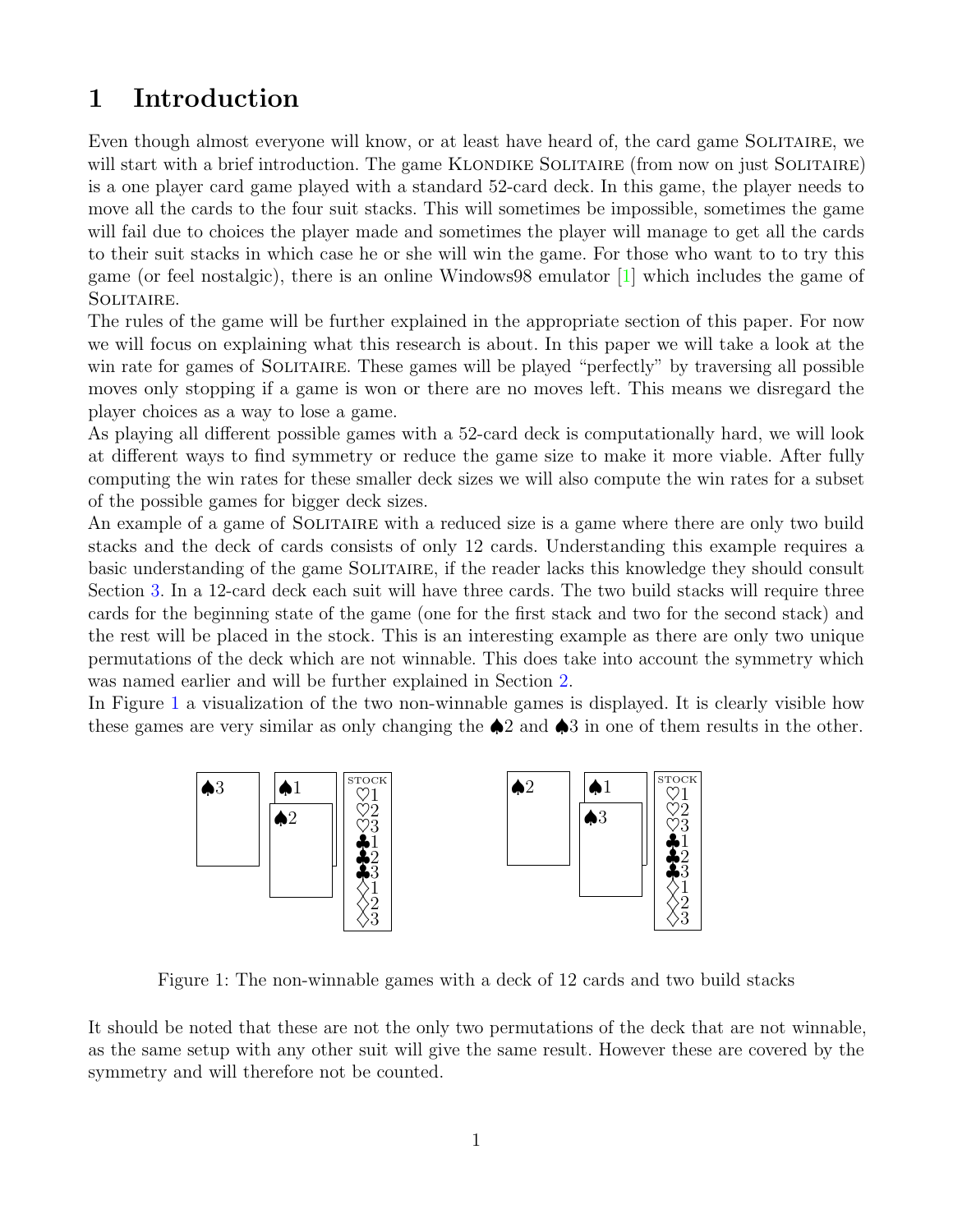Many more variants of SOLITAIRE will be covered in this thesis and we will also take a more in depth look with respect to how these games are not winnable. Most of this will be covered in Section [5](#page-9-0) and Section [7](#page-23-0) where we will take a closer look in the success rates for different variants of SOLITAIRE. The first section after this one will be Section [2](#page-3-0) in which the terminology which will be used throughout this thesis will be explained. After that the rules of the game of SOLITAIRE will be explained in Section [3.](#page-4-0) In Section [4](#page-8-0) related work will be examined. The experiments that were conducted for this thesis are explained in Section [5,](#page-9-0) after which Section [6](#page-11-0) and Section [6.6](#page-22-0) will provide and explaing the results of the experiments. Finally the conclusions will be given in Section [7.](#page-23-0)

This thesis is written as a bachelor thesis at the Leiden Institute of Advanced Computer Science (LIACS) and is supervised by Walter Kosters and Hendrik Jan Hoogeboom.

# <span id="page-3-0"></span>2 Definitions

<span id="page-3-1"></span>In this thesis some terms will be used to describe certain characteristics of games of SOLITAIRE. This section will define or explain these terms so the reader will know their meaning for the rest of this thesis.



Figure 2: Example of a card game to illustrate the definitions.

- "Suit of a card": Every cards in the deck has one of the four suits. These suits are Spades, Hearts, Clubs and Diamonds, which are represented by the following icons respectively:  $\spadesuit$ ,  $\heartsuit$ ,  $\clubsuit$  and  $\diamondsuit$ .
- "Number of a card": The number of the card is rather, straight forward, the number on the card. Physical playing cards often include the numbers from 2 to 10 where there are other representations for the 1 (ace, later defined) and the numbers 11 to 13. In this thesis we just use the numbers in numerical representation as for SOLITAIRE this suffices and is less ambiguous when the number of cards per suit is variable.
- "Stock": Cards that are left over after filling the build stacks when the game is initialized into its starting state. How the game is initialized is explained in Section [3.](#page-4-0) The stock is clearly marked in the figures in this thesis. For example: Figure [2](#page-3-1) in which the stock holds 3 cards.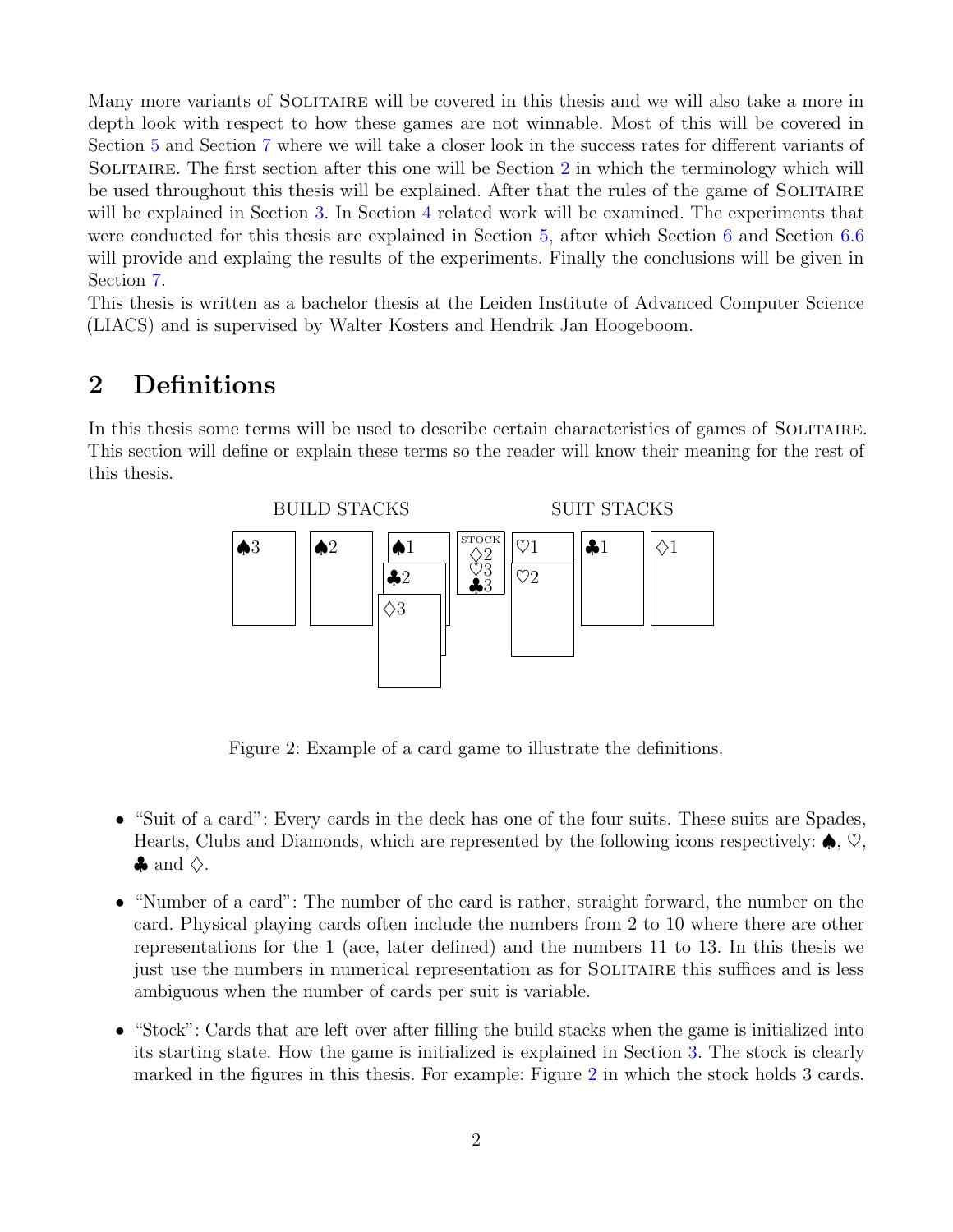- "Build stacks": The stacks in which most of the game is played. These are portrayed to the left of the "stock" in most figures in this thesis. For example: Figure [2.](#page-3-1)
- "Suit stacks": The stacks to which the cards eventualy have to be played in order to get to the winning state of a game. Also called ace stacks as the ace of a suit is always the first card to be placed there. There are always 4 suit stacks, one for every suit. These are portrayed to the right of the "stock" in the figures in which they are included in this thesis. For example: Figure [2.](#page-3-1)
- "Width": The number of build stacks in a game. In Figure [2](#page-3-1) the game has 3 build stacks therefore the with is also 3.
- "Top/Bottom card of a stack of cards": The top card is defined as being the card last placed on said stack while the bottom card of that stack is the oldest card with the most cards placed on it for a certain stack. This seems rather straight forward, however with the way cards are placed in a game of SOLITAIRE the opposite of these terms could also be considered logical.
- "Open/Closed cards": Open cards are cards facing up, closed cards are facing down.
- "King card": Kings are the highest card for each suit. When a deck is defined as having fewer than 52 cards, meaning the individual suits have fewer than the usual 13 cards, then the highest number becomes the king.
- "Ace card": Aces are the cards with the lowest number for each suit. This is always the number 1.
- "Winnable": A game in which the player can reach the winning state. In a winnable game the player might still be able to make the wrong choices resulting in a loss.

# <span id="page-4-0"></span>3 Rules of the Game

Solitaire is played with a standard deck of cards. This deck consists of four suits: spades, hearts, clubs and diamonds. These suits are usually depicted using the following symbols:  $\spadesuit$  for spades,  $\heartsuit$ for hearts,  $\clubsuit$  for clubs and  $\diamondsuit$  for diamonds. The suits heart and diamonds are colored red while the suits spades and clubs are colored black.

### <span id="page-4-1"></span>3.1 Starting state

In the begin state of a game of SOLITAIRE the deck is randomized by shuffling the cards. After this the cards will be distributed across the seven build stacks and the remainder is put on the stock. The way the cards are being distributed across the build stacks is in a left to right increasing order, where one card will be placed on the first or leftmost build stack, two cards will be placed on the second build stack and finally seven cards will be placed on the seventh or rightmost buildstack. Every card is placed on the build stack face down except for the top card which is flipped face up. The remainder of the cards is placed face up on the stock and the four suit stacks all start empty.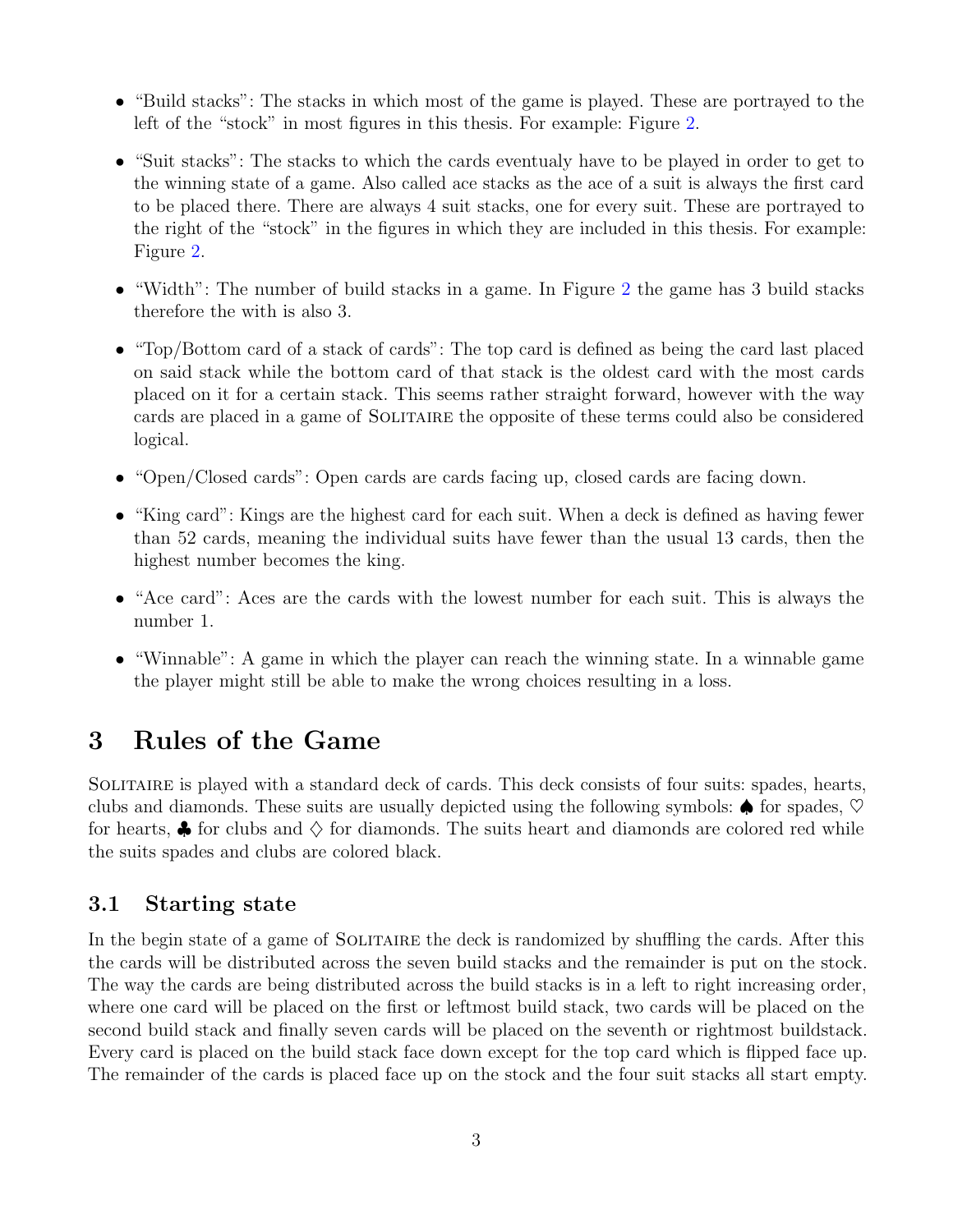Using a standard 52-card deck and seven build stacks this results in  $\sum_{i=1}^{7} i = 28$  cards are distributed across the build stacks and  $52 - \sum_{i=1}^{7} i = 52 - 28 = 24$  cards placed in the stock. A more general way to describe the number of cards placed on the build stacks and the number of cards placed on the stock would be  $\sum_{i=1}^{w} i = w(w+1)/2$  and  $c \cdot 4 - \sum_{i=1}^{w} i = c \cdot 4 - w(w+1)/2$  respectively. Here w is the width of the board and c is the number of cards each suit has.

### <span id="page-5-0"></span>3.2 Playing rules

As long as the game has not ended the player is allowed to do certain moves. A move consists of moving one or more cards following a set of rules. The moves can be split into four categories which each have their own rules which will be explained in the next subsections. However, we will first take a look at the rules that apply for every move.

There are a couple of rules that apply to every move, the first of which is that only open cards can be moved. Another rule that always applies is that no card that has been played to one of the four ace stacks is allowed to be moved after being placed there. This also followes from the fact that none of the four categories describe a move like that. Not completely unlike the last rule, it is also not allowed to move a card back to the stock after it was placed. This also follows from how there is no category for a move like that.

<span id="page-5-1"></span>An overview of the way cards are allowed to move is presented in Figure [3.](#page-5-1) The nodes represent the different places in a game and the edges represent the ways cards can move. The numbers next to the edges are to indicate which category of moves the edge represents. Some different variants of SOLITAIRE allow different moves, more on that in Section [3.4.](#page-7-1)



Figure 3: Visualisation of how cards are allowed to move.

#### Build Stack to Build Stack

The first category is playing a card from one of the build stacks to another build stack. This is allowed if the color of the card being moved is opposite to the color of the card on which it is placed and the number of the card is equal to number of the one that is being placed on minus one. This move can not only be done by a single card but also by multiple cards which already form a stack of opened cards with decreasing numbers and alternating colors. In this case a whole (sub)stack can be moved to a different build stack as long as the bottom card of this (sub)stack is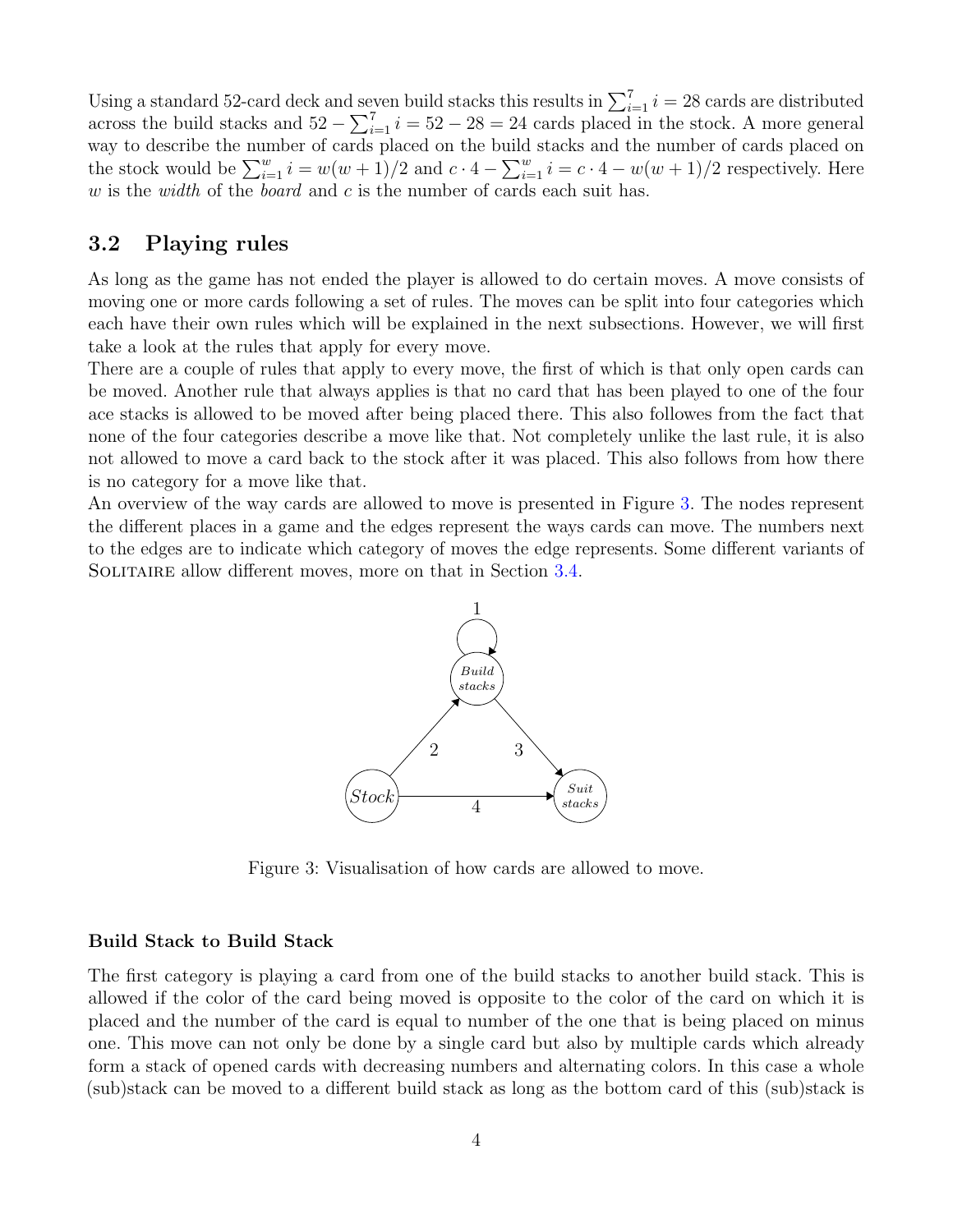of the opposite color and has a number one lower than the top card of the stack it is being placed on. If one of the build stacks is empty then only a king can be placed on this stack. Note that cards can never be placed on the stock.

### Stock to Build Stack

The second of these four categories is a move where a card from the stock is being played to one of the build stacks. The rules for a move of this kind are similar to but not exactly the same as the rules for moves in the first category as the requirements for where a card can be played are the same but which cards can be played differs. When playing a card from the stock to one of the build stacks every card from the stock can be chosen (as this is the Draw One Solitaire). The card which is chosen freely from the stock must to conform to the rule of being of the opposite color and having a number which is one lower than the top card of the stack it is placed on (similar to the first category). The rule mandating that only a king can be placed on an empty build stack also holds here.

### Build Stack to Suit Stack

The third category of moves is playing a card from one of the build stacks to the appropriate suit stack. When playing a card to one of the suit stacks, this card has to either be an ace of one of the suits or has to be placed on a card of the same color with a number which is one lower than the card being placed. An ace can be placed on either one of the four suit stacks as long as the receiving suit stack is empty whereas the cards with higher number can only be placed on the suit stack where their ace (and possibly other cards) are already placed. The card being played always has to be the top card of the build stack it comes from.

#### Stock to Ace Stack

Finally the fourth category of moves describes moves where a card is moved from the stock directly towards one of the suit stacks. The rules for this category are like the rules for the third category. The main difference for playing cards from the stock is that the card can be chosen freely from the stock instead of having to use the top card when playing from a build stack. The other rules from the third category still apply, for example the rule with regards to stacking the cards on the build stacks.



Figure 4: A game state where at least one move out of every category is possible.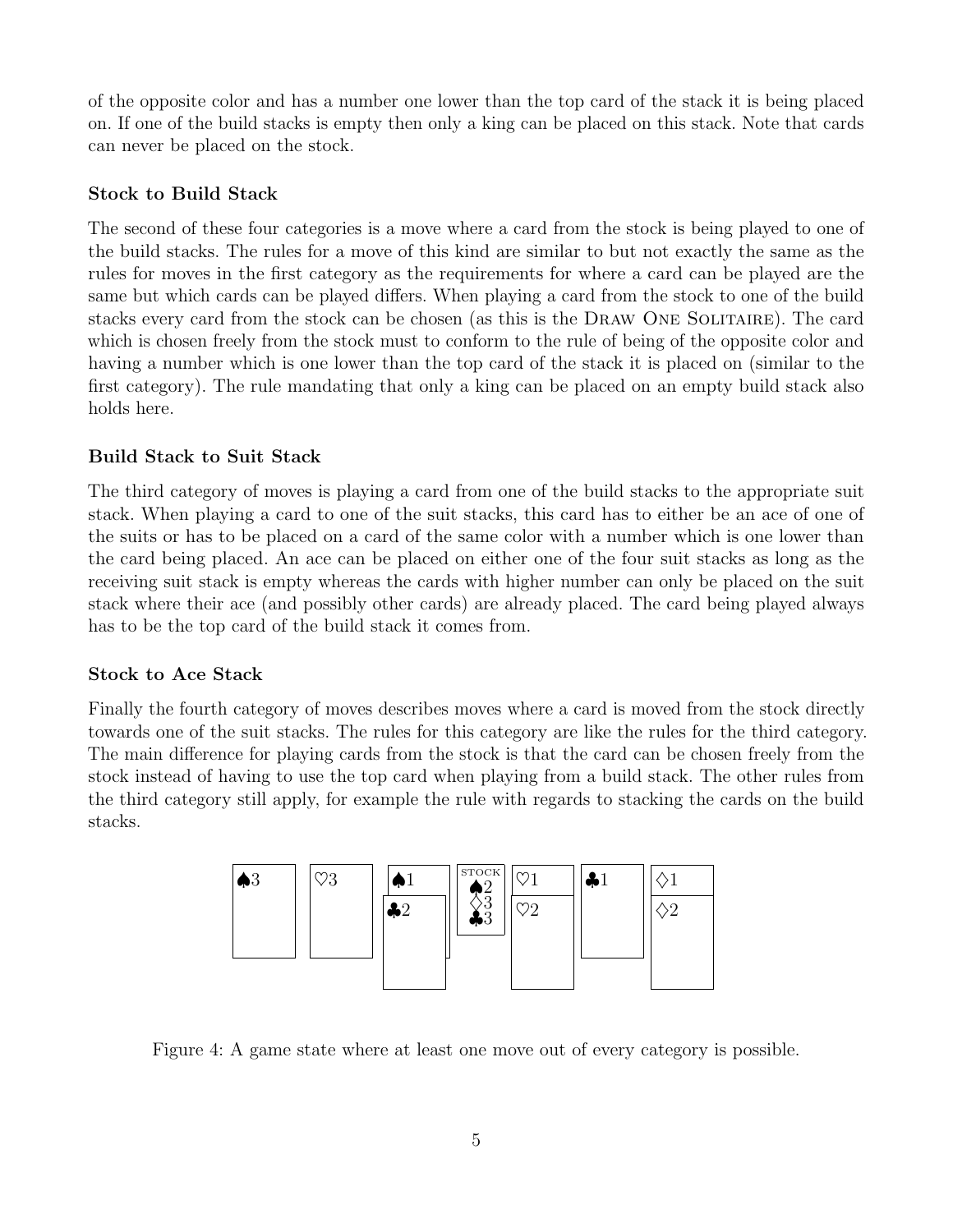### <span id="page-7-0"></span>3.3 End conditions

<span id="page-7-3"></span>When a game is in a state where there is no possible move the game has ended.<sup>[1](#page-7-2)</sup> There are multiple ways a game can end, either resulting in a win or a loss. A loss occurs when the game ends while there are still cards on one or more of the build stacks or in the stock. A visual representation of a game that has resulted in a loss is presented in Figure [5.](#page-7-3)



Figure 5: A game that has ended but still has cards in its build stacks. The suit stacks are presented to the right of the empty stock.

<span id="page-7-4"></span>A game is won when all cards are played to their suit stacks in which case there also is no possible move left meaning the game ends aswell. Even though this might be clear from the explanation already, a game that has reached the winning game state is displayed in Figure [6.](#page-7-4)

| <b>STOCK</b> | $\heartsuit1$ | $\clubsuit 1$ | $\Diamond 1$     | $\spadesuit$ 1 |
|--------------|---------------|---------------|------------------|----------------|
|              | $\heartsuit2$ | $\clubsuit 2$ |                  | $\spadesuit 1$ |
|              | $\heartsuit3$ | $\clubsuit 3$ | $\diamondsuit 3$ | $\spadesuit 3$ |
|              |               |               |                  |                |
|              |               |               |                  |                |

Figure 6: A game that has ended in the winning state. The suit stacks are again presented to the right of the stock.

#### <span id="page-7-1"></span>3.4 Variants and choices

The rules of SOLITAIRE are not the same for everyone, as with a single player card game that is mainly played for fun nothing keeps the player from making their own rules. There is a variant of Solitaire called Easthaven where the begin state of the game is slightly different as a different way to fill the build stacks is used. There is also a variant of SOLITAIRE which follows

<span id="page-7-2"></span><sup>&</sup>lt;sup>1</sup>The game also ends if the only possible moves create loops to previous states. This disallowes infinite games.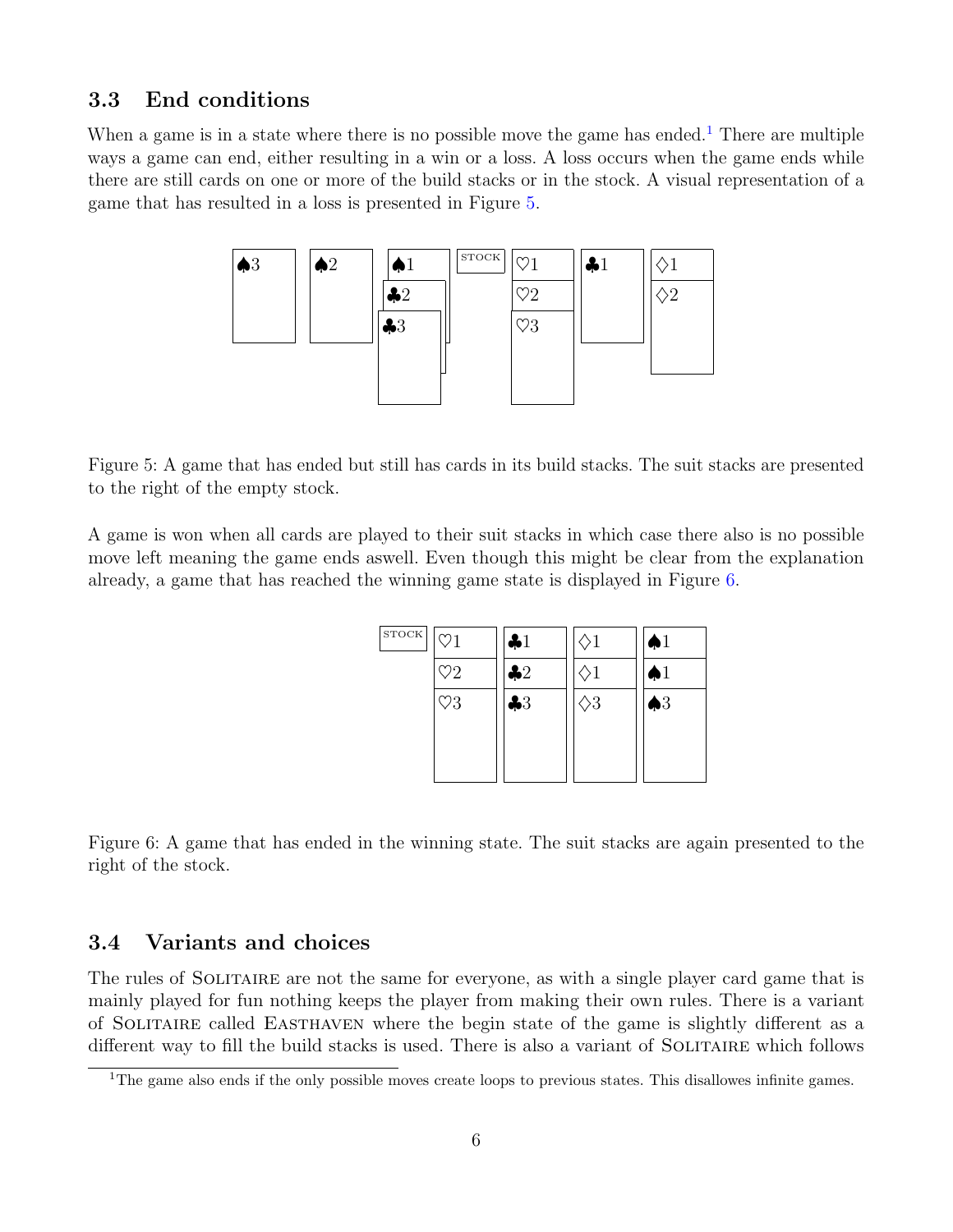the Klondike beginning (as used in this thesis) but where only every third card of the stock is allowed to be played. This version is commonly referred to as KLONDIKE BY THREES or DRAW THREE KLONDIKE. It is also possible to play one of the mentioned versions with multiple decks. This results in eight suit stacks (when playing with two decks) and usually more build stacks to facilitate the higher number of cards. Some people also allow cards being placed on one of the suit stacks to be placed back on one of the build stacks as this can in some cases be useful.

In this thesis we will only look at DRAW ONE KLONDIKE SOLITAIRE. This follows the rules laid out earlier. As also stated earlier we do not allow cards placed on one of the suit stacks to be placed back on one of the build stacks. This is however not more than a choice as the other versions of SOLITAIRE are just as valid as this one.

We will, however, take a look at games with varying deck sizes. This means having fewer than the usual 13 cards per suit. As said before the highest card will then take the role of king. The "width" of the game will also be variable. Recall how width is used to describe the number of build stacks in a game. The workings of the stock and the suit stacks will stay the same.

# <span id="page-8-0"></span>4 Related Work

SOLITAIRE is a very old game. According to Wikipedia  $[2]$  the earliest known recording of a game of SOLITAIRE dates back to 1788. Back then it was published in a German game anthology  $[9, 6]$  $[9, 6]$ pp. 173–174]. Given that this game is really old it is unsurprising that more research has been dedicated to studying it. In this section some of that research will be mentioned, some also studying the success rate, some more broadly studying the game of SOLITAIRE.<sup>[2](#page-8-3)</sup>

#### <span id="page-8-1"></span>4.1 Research into the success rate

Specific research into the success rate of SOLITAIRE is done by Bjarnason et al.  $[8, 7]$  $[8, 7]$  $[8, 7]$  They reported the number of games that are not winnable to be between 8.5 and 18 percent.

A different but similar statistic with regards to games that are not winnable is searching games where not a single move can be done. Donkersteeg reported in his master's thesis  $\boxed{5}$  that 0.25 percent of all possible games are unplayable (which is defined as games where not a single move is possible). It took him approximately one minute on a 3 GHz processor using a brute force approach. De Ruiter [\[3\]](#page-24-7) confirmed this value using dynamic programming and only taking milliseconds.

### <span id="page-8-2"></span>4.2 More general Solitaire research

More general research into SOLITAIRE can be very broad. Some examples of this are simulating games with different A.I. players (e.g. random or using heuristics) and reporting the win rates. Also the rules can be varied while simulating these games. An example of such a variation is allowing or not allowing the king cards to be moved to an empty build stack. Kortsmit  $[4]$  reports that this reduced the simulated win percentage from 25.70 percent to 0.30 percent.

Xiang Yan et al. [\[6\]](#page-24-9) specifically looked into THOUGHTFUL SOLITAIRE (where also the face down cards are known to the player in advance). They report that using *expert play*, where a skilled

<span id="page-8-3"></span><sup>&</sup>lt;sup>2</sup>Most of the other research into Solitaire is done on DRAW THREE SOLITAIRE instead of the DRAW ONE variant that is used in this thesis.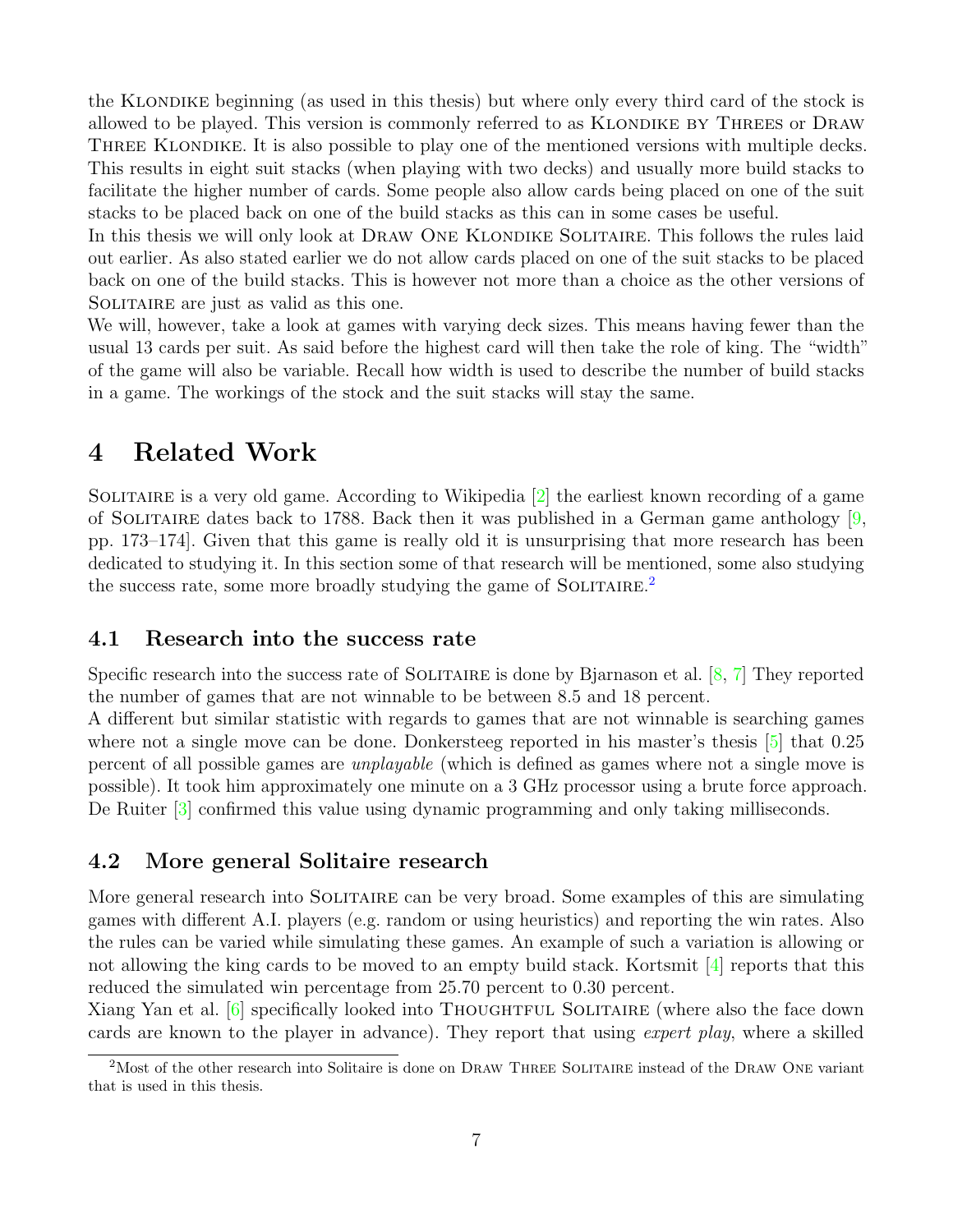combinatorialist carefully played and recorded 2, 000 games, a win rate of 36.6 percent was achieved. Using their best stategy they managed a win rate of about 70 percent. This is almost twice as high and not too far of the 82 to 91.5 percent Brarnason, et al. [\[8\]](#page-24-4) deemed possible.

# <span id="page-9-0"></span>5 Experiments

The experiments in this research mainly consist of determining for different versions of SOLITAIRE which and how many games were non-winnable. In order to determine if a certain game is nonwinnable, all possible branches of the game have to be tried and found to be losing. This is quite some work so just doing it by hand with physical playing cards is not viable.

For the experiments of this research project a command line version of SOLITAIRE was created. This made it possible to play many different games and also allowed the deck to be shuffled according to what needed to be researched. This custom version of SOLITAIRE is able to be played with different widths and deck sizes which was needed to experiment with different versions of SOLITAIRE.

# <span id="page-9-1"></span>5.1 The Solitaire program

Before discussing the experiments a bit of background information is provided about the SOLITAIRE program that was developed to run the experiments. The language the program was written in is C++. This language was chosen for its performance and made it possible to experiment with larger deck and board sizes than an interpreted language like Python would have.

In order to check all different branches a recursive algorithm is used which tries all different choices until either a winning state is reached or there are no possible moves to try anymore.

# <span id="page-9-2"></span>5.2 Computing the games

Some variants were small enough to be fully computed, meaning that all possible permutations of the deck were tried. For some of these we are able to classify the games that are non-winnable into categories based on a set of statistics.

First we provide some explanations about how all permutations of the decks were played for these smaller games, as some optimizations were implemented in order to reduce the number of permutations without losing accuracy in the results. Playing all possible permutations of a certain deck would require n! games to be played, where n is the number of cards in the deck. However, this number could be reduced in a couple of ways leaving us with a much lower number and thereby enabling more different games to be computed within a reasonable time.

### <span id="page-9-3"></span>5.2.1 Stock optimization

The first optimization which led to a big performance increase without reducing the accuracy of the results was keeping the stock ordered. This does not result in fewer actually different games as different permutations of the stock have no impact on whether of not a certain game is winnable. Recall how Section [3](#page-4-0) explained that all cards of the stock can be played at all times in the variant of Solitaire on which this research is based. This optimization divides the number of total permutations by the factorial of the stock. Instead of the n! permutations that would have to be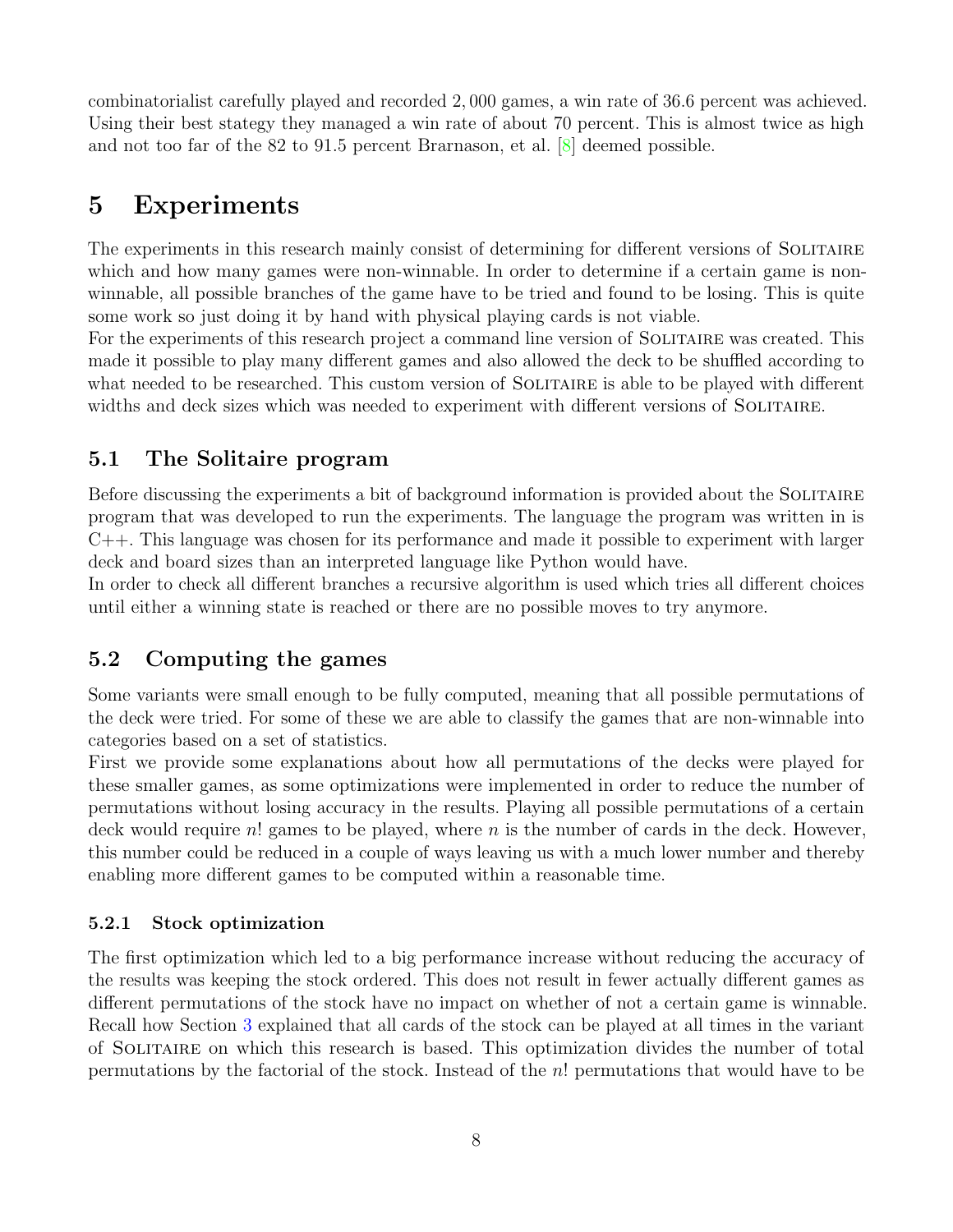<span id="page-10-1"></span>tried if we did not use this optimization we are left with  $n!/m!$  where n is still the number of cards in the deck and  $m$  is the number of cards in the stock. A more clear formula is given in Equation [1.](#page-10-1)

$$
number_of_different\_ games = \frac{(size_of_deck)!}{(size_of_stock)!}
$$
\n(1)

A disadvantage of this optimization is that it is dependant on the size of the stock. The size of the stock is variable depending on the size of the deck and the number of build stacks (width) over which the deck is spread for the initial starting state. Two examples to indicate this difference are the games where both variants have 3 cards per suit resulting in a deck size of 12 where the width differs from 3 to 4. The games where the width equals 4 will have  $\sum_{i=1}^{4} i = 1 + 2 + 3 + 4 = 10$  cards in the build stacks leaving 2 cards in the stock, whereas the variant with a width of 3 build stacks will have  $\sum_{i=1}^{3} i = 1 + 2 + 3 = 6$  cards in the build stacks and also 6 in the stock.

<span id="page-10-3"></span>This results in the first variant only getting a  $2! = 2$  times speedup from this optimization and the second variant getting a  $6! = 720$  times speedup.<sup>[3](#page-10-2)</sup> A more in depth formula for calculating the number of games that need to be played is found in Equation [2](#page-10-3)

number\_of\_different\_games = 
$$
\frac{(4 \cdot \text{cards\_per\_suit})!}{(4 \cdot \text{cards\_per\_suit}) - \sum_{i=1}^{\text{width}} i)!}
$$
(2)

#### <span id="page-10-0"></span>5.2.2 Suit and color symmetries

Another optimization, or rather set of optimizations, is symmetry optimization. The basic idea behind symmetry optimization is that some different permutations of the deck can result in games that are played exactly the same. The reason behind this is that in a certain permutation of a deck, one can substitute all red cards for all black cards as long as the numbers of these cards stay the same and the relative suits within the colors also stay the same and still have a game that will be played the same.

Another switch that is possible without changing the way a game is played is substituting all cards of the same suit within a color. Here the numbers of the cards still need to be kept the same. An example of this would be changing all the clubs cards to spades and vice versa or doing the same with all diamonds and hearts cards.

The reason these symmetries are actually the same game is that in the game of SOLITAIRE, the actual suits do not really matter. The suits of the cards only matter when they are compared to the suits of the cards they interact with. In the build stacks the only suit based requirement for a card to be placed on another card is that if a card is of either the diamonds suit or the hearts suit, it can only be placed on a card of either the clubs or the spades suit or the other way around. It does not matter which of the suits of the same color the card belongs to only that its color is different from the color of the card it is placed on as explained in Section [3.](#page-4-0) A real world example of two symmetric games is given in Figure [7.](#page-11-1)

In the suit stacks the requirements are more strict with regards to the suits. As only cards of the same suit can of course be placed in the same stack. This was also explained Section [3.](#page-4-0) This means that switching some cards of different suits within the same color can result in a game that can be played differently as this card may now be played to a suit stack which was not possible before or

<span id="page-10-2"></span><sup>3</sup>The word speedup here is used to indicate the reduction factor of the amount of work, rather than the actual real time speedup.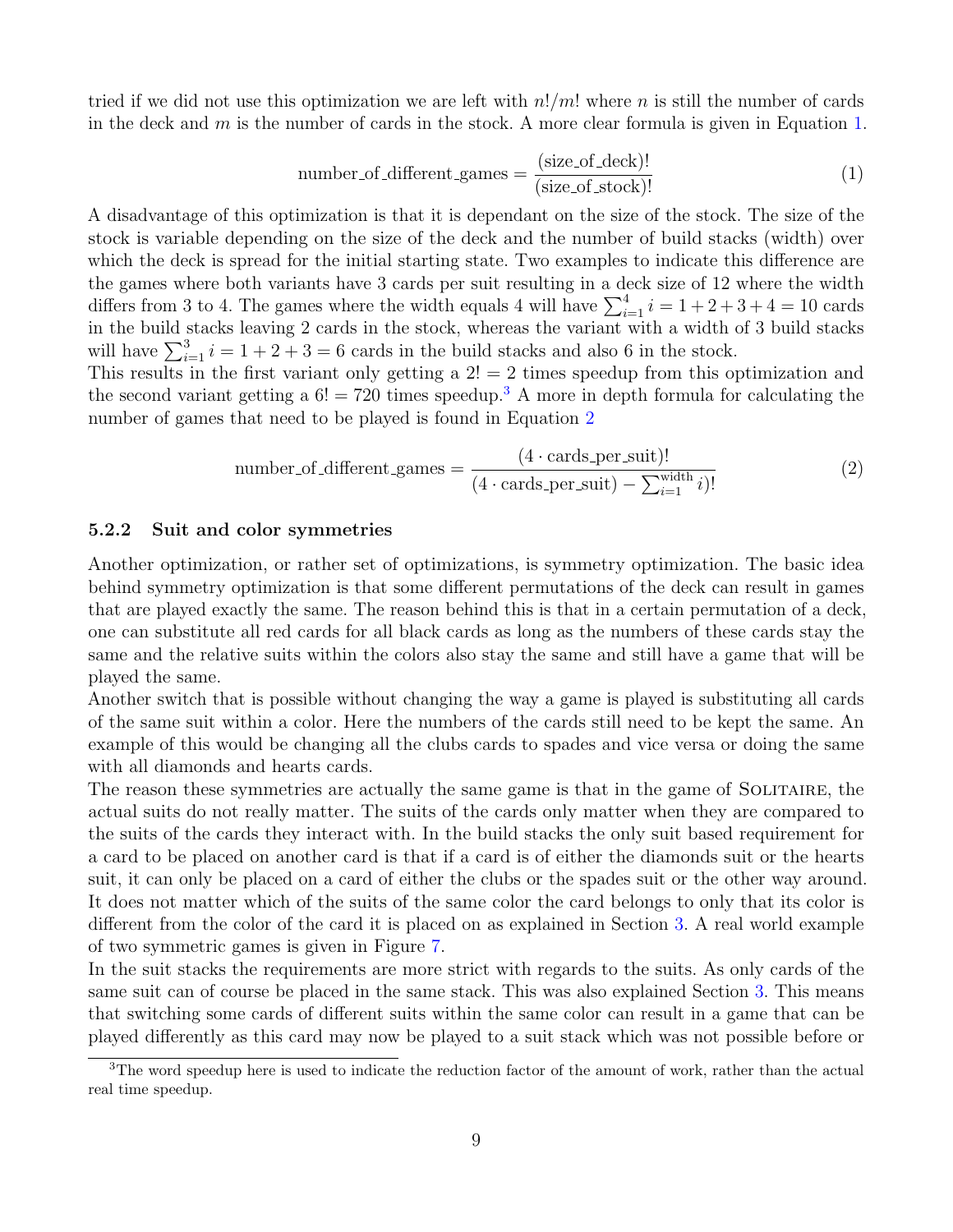<span id="page-11-1"></span>

Figure 7: Example of two games that are symmetric within a color. The black suits are substituted.

may not be played to this suit stack where it would have been allowed before the switch. This is where the requirement of switching all cards from a certaing suit within a color comes from.

The way these symmetries are implemented in the program which makes all these permutations and plays them to see which ones are winnable, is as follows. The first card that is placed, which is in the way the cards are placed for the starting state in this research always the first and only card in the leftmost build stack, is assumed to be of the spades suit. This already divides the total number of games that needs to be played by 4 as it first halves the number by assuming the color of the first card to be black and then halves it again by assuming the suit of the first card to be spades. After this the first red card that will be placed is assumed to be of the hearts suit. This again halves the number of possible games by 2. All games which do not fit these assumptions are disregarded and not played, as they are all the same as one of the games which is still in the set of games that are played because of the discussed symmetry.

The optimizations in this set result in a combined reduction factor of the work that need to be done by the program of 8. Unlike the ordered stock optimization this speedup factor persists through all games of different sizes as all of the researched games have 4 suits spread over 2 colors.

# <span id="page-11-0"></span>6 Categorizing fully computed games

Now that it is clear how the games are played and which games are deemed unnecessary to be played we can take a look at the actual outcomes of some variants of the game. In this subsection we will take a look at some smaller variants that were small enough to be fully computed. Some of these variants were of a size where the different ways a game turned out to be non-winnable could be categorized in order to more clearly see the different ways in which a game can be non-winnable. These categories are based on certain variables which are updated throughout the playing of each game. These variables can later be used to group games that are somewhat alike into the categories as explained earlier. All variables which are kept as statistics for a game have minimal and maximal values except for one, which is a bitset of which cards are ever opened during the playing of a game. The bitset which keeps track of which cards are ever opened is useful to quickly group games together. This is because it keeps track of which cards will always remain face down, no matter which moves a player chooses to do, meaning that for all intents and purposes their order does not matter. This means that games which have the same set of cards that will never open can be considered the same game. This reduces the number of distinct games which are non-winnable for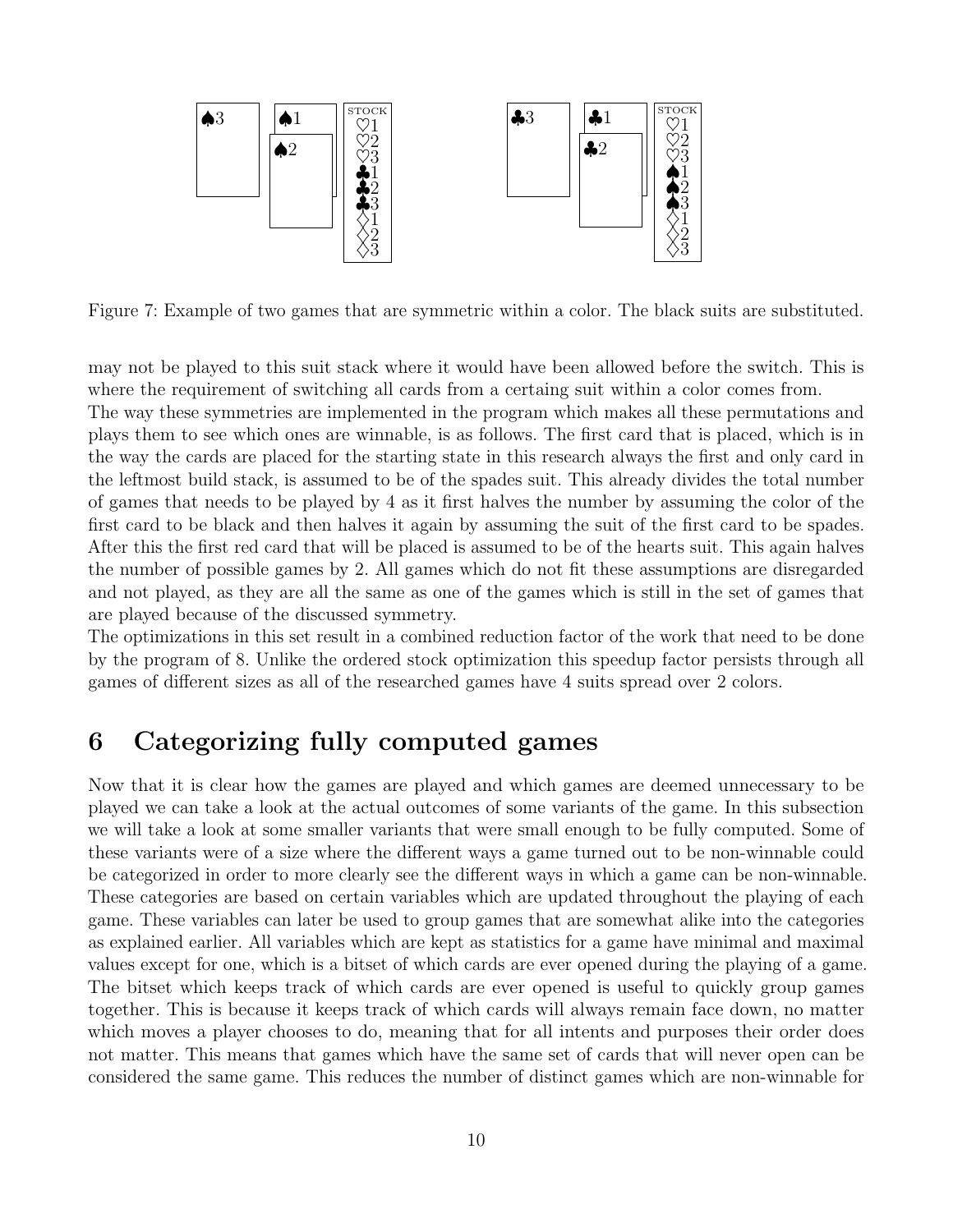a deck size and board width. A visual example of two games that only differ in the order of the cards that are never opened is given in Figure [8.](#page-12-0)

<span id="page-12-0"></span>

Figure 8: Example of games that have the same set of cards that are never opened. This set consists of the cards:  $\clubsuit 1$ ,  $\spadesuit 2$  and  $\heartsuit 3$ .

The other variables that are used to group games together are not as clearly trimming the games as the bitset of always closed cards. They are however useful for creating groups of games that are not winnable, thereby making it easier to fully understand a certain game size. A list of these variables and when they are updated is supplied in Table [4](#page-16-0) and they are explained after that table. The reason most variables have their minimal values updated only when a game is lost instead of everytime a move is done is because it would just make a lot of their values 0.

| Variable               | min value                 | max value                 |  |  |  |
|------------------------|---------------------------|---------------------------|--|--|--|
| depth                  | updated when game is lost | updated each move         |  |  |  |
| cards to<br>ace stack  | updated when game is lost | updated each move         |  |  |  |
| aces to<br>ace stack   | updated when game is lost | updated each move         |  |  |  |
| cards left<br>closed   | updated each move         | updated when game is lost |  |  |  |
| cards left<br>in stock | updated each move         | updated when game is lost |  |  |  |

Table 1: Overview of the variables used to classify games.

An example of a variable which would be useless if their minimal value would be updated every move would be the depth variable. This variable keeps the depth of the current game tree. This means that each game always starts with a value of zero for depth as the starting state is always the root. Updating the minimal value here (or after the first move) would result in a minimal value of 0 (or 1) which could never be updated later as the depth could never get any lower. This is why it is only updated when a game is lost as this means that the minimal and maximal depth will be kept for a losing leaf instead of the maximum depth of a losing leaf and the depth of the root for the minimal value.

The variable that keeps how many cards are played to the ace stacks is updated in the same way as the depth variable. This is rather obvious as in the starting state no cards are played to the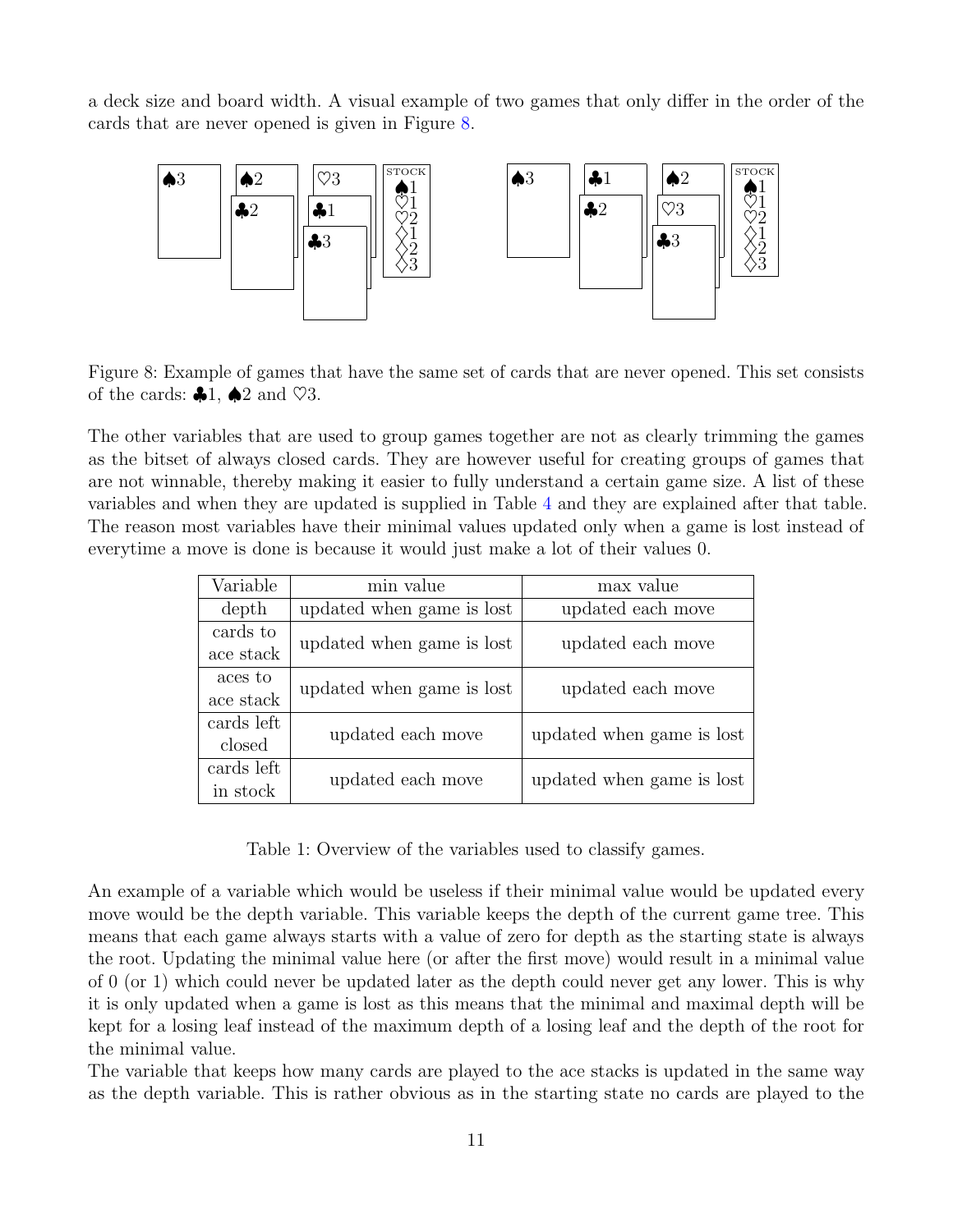ace stacks yet, which would again result in a minimal value of 0 for every game. The same is true for the variable that keeps track of how many aces are played to their ace stacks. This one is very similar to the cards to stack variable, only this one tells us how many different suits have at least one card in the ace stack.

The last two variables, containing the minimal and maximal values of the amount of cards left closed and the amount of cards which do not leave the stock are updated differently. Here the minimal value is updated each move and the maximal value is only updated when a game is lost. This is because, in contrast to the first three variables, these variables have their maximal values at the start of the games. The amount of cards in the stock can never increase. Updating this value immediatly at the start would again result in less usefull information as it would only tell how many cards are in the stock in the starting state, which is the same for all games of a certain size. Similarly less useful information would be kept in the maximum value of the amount of cards left closed as this can also decrease during a path from the root to a leaf.

### <span id="page-13-0"></span>6.1 The smallest games

The smallest games were all winnable. This includes all games with only 1 card per suit regardless of how many build stacks the game has, as these can of course all be played directly to their suit stacks after which the game is finnished.

Also the games with only 1 build stack are always winnable, regardless of how many cards per suit the deck has, as all cards in the stock can directly be played to the suit stacks with the one card in the build stack only having to wait its turn.

In the subsections below we will take a look at the variants of the game which actually have interesting results instead of just being trivial.

### <span id="page-13-1"></span>6.2 Games having 2 cards per suit and 3 build stacks

<span id="page-13-2"></span>Arguably the smallest game size where not all games were winnable was 2 cards per suit spread over 3 build stacks. For every permutation this gives us a deck size of 8 cards in total of which 6 will be placed on the build stacks in the starting state and the other 2 will be placed on the stock. Of the 6 cards placed in the build stacks 3 will be placed facing up (open) and 3 will be placed facing down (Figure [9\)](#page-13-2).



Figure 9: Example of a game with 2 cards per suit and a width of 3.

As the deck size is 8 for these games, the total number of different permutations of the deck is  $8! = 40,320$ . This is well within what is computable in a reasonable time, however, as explained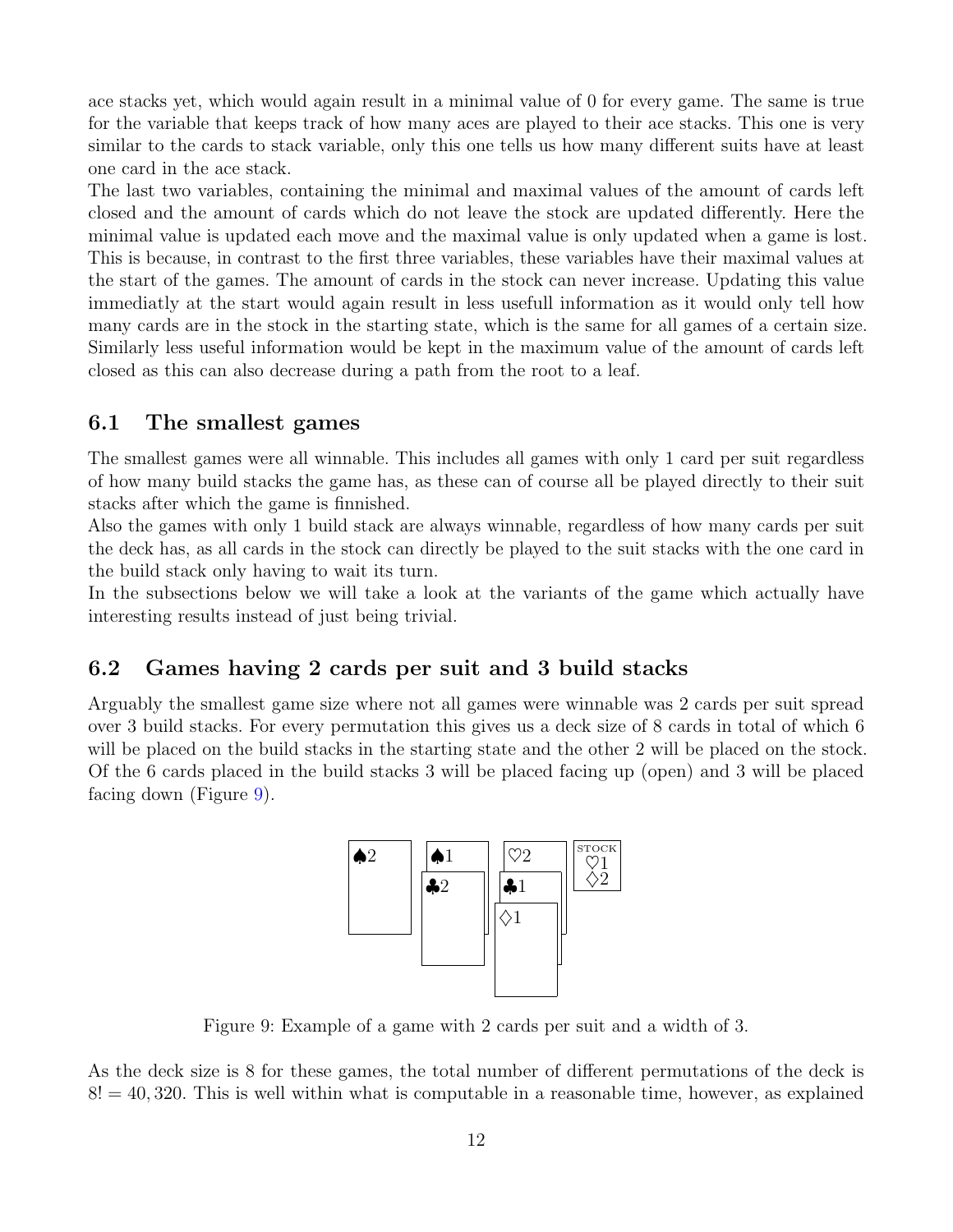earlier, we have some optimizations to reduce the amount of games that need to be played. This not only reduces the amount of games the computer needs to try, but also reduces the number of games we need to understand by the same factor.

Firstly we divide by the factorial of the amount of cards in the stock. In this case that only results in a reduction factor of 2 as there are only 2 cards in the stock and  $2! = 2.4$  $2! = 2.4$  Secondly we know we only have to look at games where the first card is of the spades suit. This divides both the number of games for both us and the computer by 4. Thirdly we only take into consideration the games where the first red card is of the hearts suit deviding the number of games by 2 again. These optimizations leave us, or rather the computer, with only  $40,320/(2 \cdot 4 \cdot 2) = 2,520$  games that need to be played.

<span id="page-14-1"></span>Of these 2, 520 games, 18 were not winnable. Recall how the reduction factor of 16 for optimizing this game size also was applied to the non-winnable games. This means that without optimizing there would be  $18 \cdot 16 = 288$  games to try to interpret. However, we do have the optimizations, so we can just consider the games in Table [2](#page-14-1) to be the non-winnable games.

| Decks |       |       |       |       |       |       |       |  |  |  |
|-------|-------|-------|-------|-------|-------|-------|-------|--|--|--|
|       |       | Stock |       |       |       |       |       |  |  |  |
| $2S+$ | 1S-   | $2H+$ | $1H-$ | $1C-$ | $2C+$ | $1D+$ | $2D+$ |  |  |  |
| $2S+$ | 1H-   | $2H+$ | $1S-$ | $1C-$ | $2C+$ | $1D+$ | $2D+$ |  |  |  |
| $2S+$ | $1S-$ | $2H+$ | $1C-$ | 1H-   | $2C+$ | $1D+$ | $2D+$ |  |  |  |
| $2S+$ | $1C-$ | $2H+$ | $1S-$ | 1H-   | $2C+$ | $1D+$ | $2D+$ |  |  |  |
| $2S+$ | $1C-$ | $2H+$ | $1H-$ | $1S-$ | $2C+$ | $1D+$ | $2D+$ |  |  |  |
| $2S+$ | 1H-   | $2H+$ | $1C-$ | $1S-$ | $2C+$ | $1D+$ | $2D+$ |  |  |  |
| $2S+$ | 1H-   | $2C+$ | $1S-$ | $1C-$ | $2H+$ | $1D+$ | $2D+$ |  |  |  |
| $2S+$ | $1S-$ | $2C+$ | 1H-   | $1C-$ | $2H+$ | $1D+$ | $2D+$ |  |  |  |
| $2S+$ | $1S-$ | $2C+$ | $1C-$ | 1H-   | $2H+$ | $1D+$ | $2D+$ |  |  |  |
| $2S+$ | 1C-   | $2C+$ | $1S-$ | 1H-   | $2H+$ | $1D+$ | $2D+$ |  |  |  |
| $2S+$ | 1H-   | $2C+$ | $1C-$ | $1S-$ | $2H+$ | $1D+$ | $2D+$ |  |  |  |
| $2S+$ | $1C-$ | $2C+$ | $1H-$ | $1S-$ | $2H+$ | $1D+$ | $2D+$ |  |  |  |
| $2S+$ | $1S-$ | $2H+$ | 1H-   | $1D-$ | $2D+$ | $1C+$ | $2C+$ |  |  |  |
| $2S+$ | 1H-   | $2H+$ | $1S-$ | 1D-   | $2D+$ | $1C+$ | $2C+$ |  |  |  |
| $2S+$ | $1S-$ | $2H+$ | 1D-   | 1H-   | $2D+$ | $1C+$ | $2C+$ |  |  |  |
| $2S+$ | 1H-   | $2H+$ | 1D-   | $1S-$ | $2D+$ | $1C+$ | $2C+$ |  |  |  |
| $2S+$ | 1H-   | $2D+$ | 1S-   | 1D-   | $2H+$ | $1C+$ | $2C+$ |  |  |  |
| $2S+$ | 1H-   | $2D+$ | $1D-$ | $1S-$ | $2H+$ | $1C+$ | $2C+$ |  |  |  |

Table 2: All 18 non-winnable games for 2 cards per suit and a width of 3. The cards right of the vertical line are placed in the stock.

The way this table is to be read is reading every line as a permutation of the deck which is not winnable. Each card is printed in the same format where the number indicates the number on the card. As explained before, the number 1 is the ace and the highest number for a certain game size

<span id="page-14-0"></span><sup>4</sup>Reduction factor was called speedup factor before as the main concern used to be execution time. Now that we have to interpret the results, reduction factor seems more appropriate.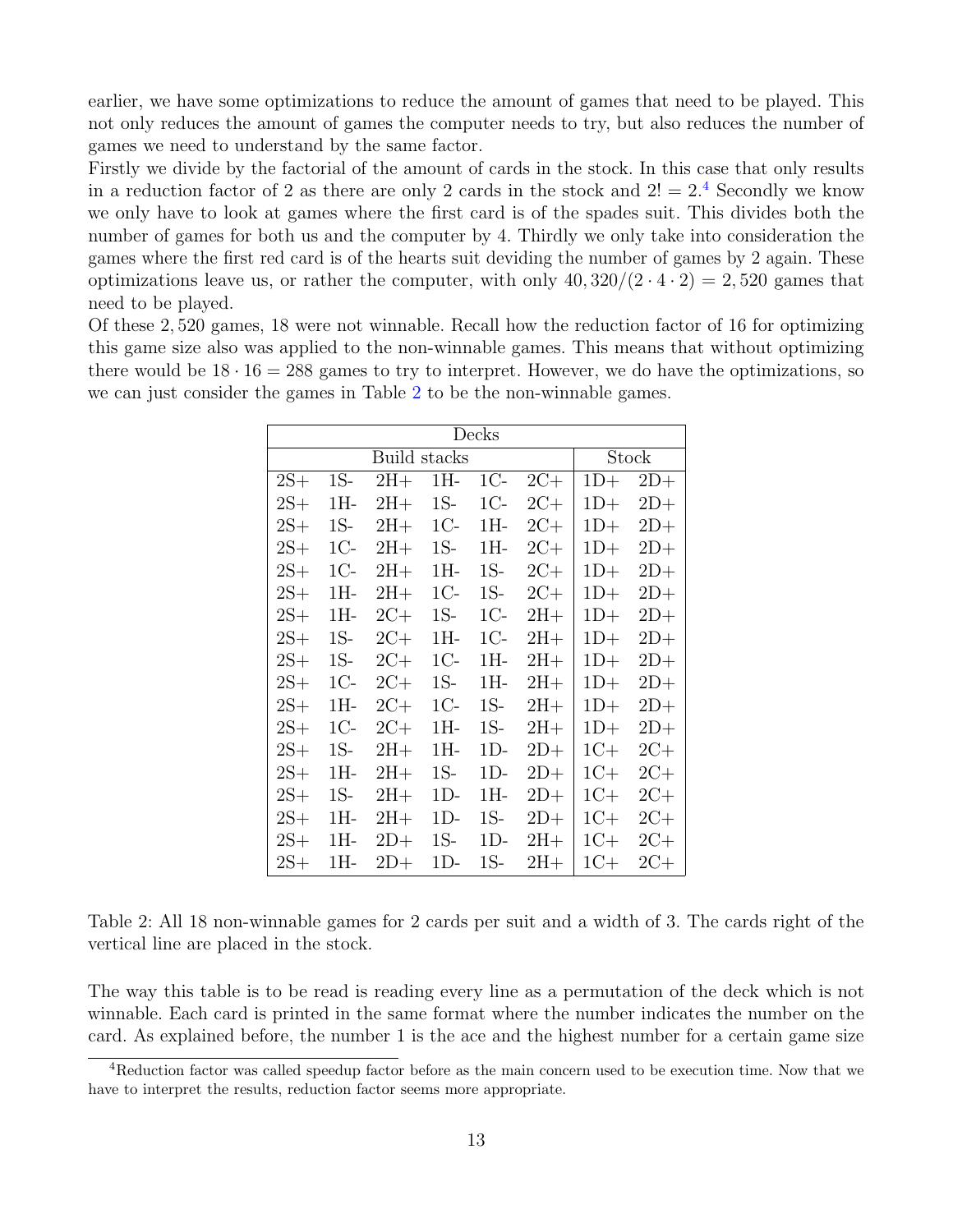(in this case 2) behaves like a king card would in the regular 52 card deck. The capital letter after the number indicates the suit, with the straightforward 'S' for spades, 'H' for hearts, 'C' for clubs, 'D' for diamonds. Lastly the plus or minus sign indicates whether the card is placed face down (-) or face up  $(+)$  in the starting state.

The way these permutations are mapped to an actual game starting state is by placing the first (leftmost) card on the first (again leftmost) build stack. This card is always face up and of the spades suit. After that, the second card is placed in the second build stack (both of course left to right) where it is placed face down as it will be covered by the third card which is placed face up on this same stack. This will go on until all build stacks are filled with an increasing number of cards where the last placed card in each of the build stacks is always the only card facing up. This was explained more in depth in Section [3.](#page-4-0) The remaining cards are placed in the stock and all get a '+' sign as they are all open to being played. An example of how a line results in a starting game state is given in Figure [10.](#page-15-1)

```
2S+ 1S- 2H+ 1H- 1C- 2C+ 1D+ 2D+
```
<span id="page-15-2"></span><span id="page-15-1"></span>Table 3: Example deck which is mapped to the starting state in Figure [10.](#page-15-1)



Figure 10: How the deck from Table [3](#page-15-2) would be placed in a starting state.

As explained before in Section [6](#page-11-0) the non-winnable games will be categorized. The way these games are categorized is based on a set of statistics which is also explained in that section. For the 18 non-winnable games in this section this categorization results in all games being put in only 1 category suggesting that all these games are basically the same.

A closer look at the values for the statistics which are found in Table [4](#page-16-0) reveals that this is indeed the case, as they all share these statistics. Also from looking at the decks in Table [2](#page-14-1) we see that all non-winnable games have all cards from one of the suits in the stock and the 2's of the other suits blocking the build stacks.

#### <span id="page-15-0"></span>6.3 Games having 3 cards per suit and 2 build stacks

Similarly to the previous section, the set of games that can be created using a deck with 3 cards per suit and 2 build stacks also includes games that are not winnable. This deck size and game layout result in 3 cards being placed in the build stacks of which only 1 will be closed and as there are  $4 \cdot 3 = 12$  cards in the deck, 9 remaining cards will be placed in the stock. A visual example is provided in Figure [11](#page-16-1)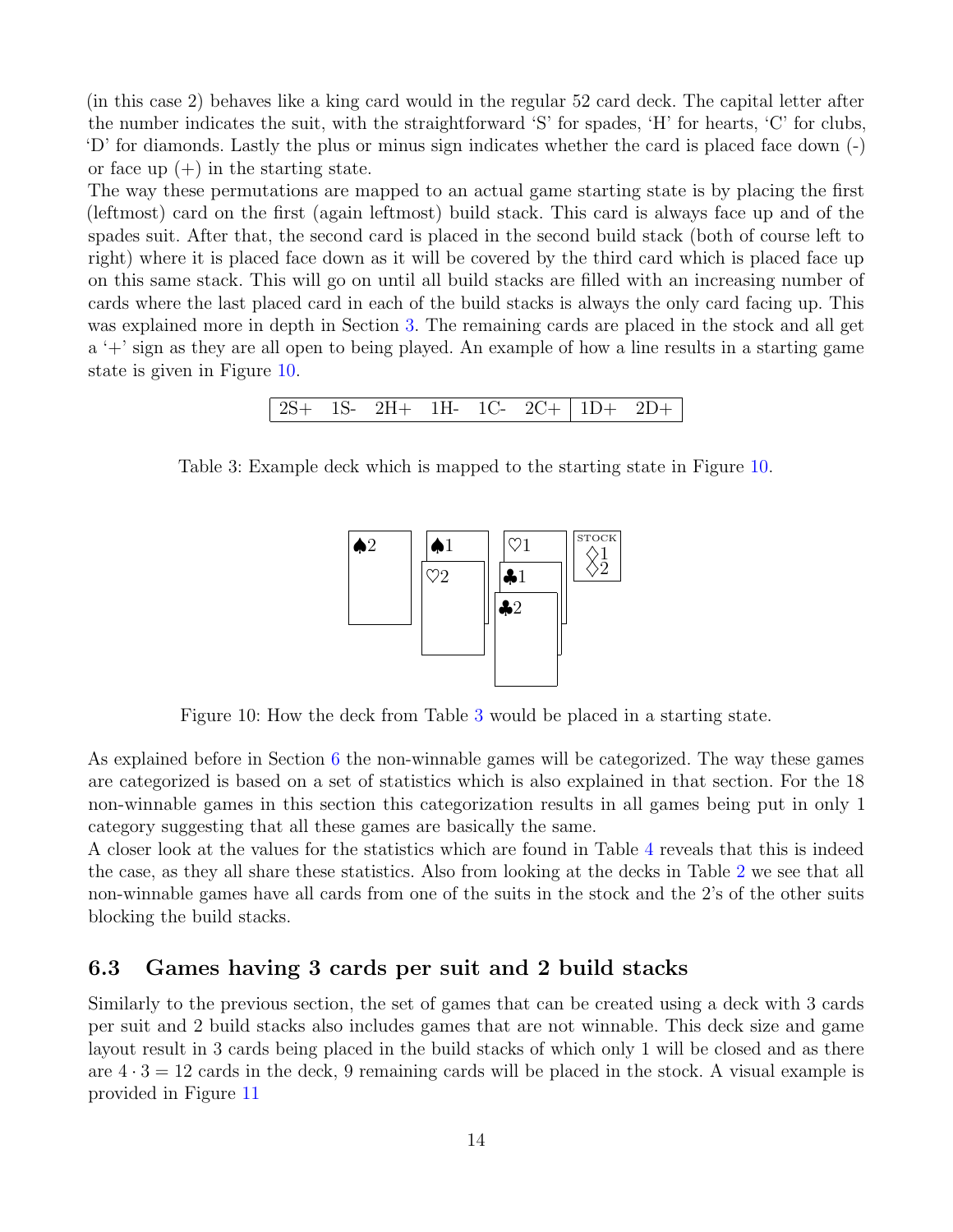<span id="page-16-0"></span>

| Variable            | min value | max value |
|---------------------|-----------|-----------|
| depth               |           |           |
| cards to ace stack  |           |           |
| aces to ace stack   |           |           |
| cards left closed   |           |           |
| cards left in stock |           |           |

<span id="page-16-1"></span>Table 4: Statistics for the games with 2 cards per suit and a width of 3.



Figure 11: Example of a game with 3 cards per suit and a width of 2.

As before, the number of cards in the deck determine how many possible permutations can be made. In this case that comes down to  $12! = 479,001,600$  (almost 500 million!). This is clearly a lot more than the 40, 320 permutations of the decks with 2 cards per suit. Luckily we still have the optimizations to reduce this gigantic number into someting less overwhelming.

We will first devide the number of permutations by the factorial of the number of cards in the stock. Unlike the last case where this only yielded a factor of 2 decrease in the number of games that needed to be played, here we can devide the number of games by a factor of  $9! = 362,880$ . This will obviously result in a huge decrease in the number of games that need to be played by the program and a just as big decrease in the number of non-winnable games that later need to be interpreted and classified.

After the first optimization we are left with only 1, 320 games. This number will be divided by a factor of 8 by the symmetry optimizations resulting in 165 games that need to be played by the algorithm. No further explanation will be given in this section with regards to these symmetry optimizations as they are already dicussed in the previous section and more general and in depth in Section [5.2.2.](#page-10-0)

The results of the games with 3 cards per suit and 2 build stacks are that only 2 were not winnable. It is not too surprising that the number of non-winnable games is low for this variant as there is only 1 cards that is not visible. However, do not confuse this number to mean only 2 games out of the 479, 001, 600 total permutations are not winnable as these are 2 games out of 165 that are not winnable. To get the result of how many games out of all possible permutations of 12 cards spread over 2 build stacks and a stock are non-winnable, the number of non-winnable games out of the 165 would need to be multiplied by all the factors of optimization again.

Multiplying 2 non-winnable games by 8 for the symmetry and 9! for the permutations of the stock would result in  $2 \cdot 8 \cdot 9! = 5,806,080$ . This means that out of the 479,001,600 total possible games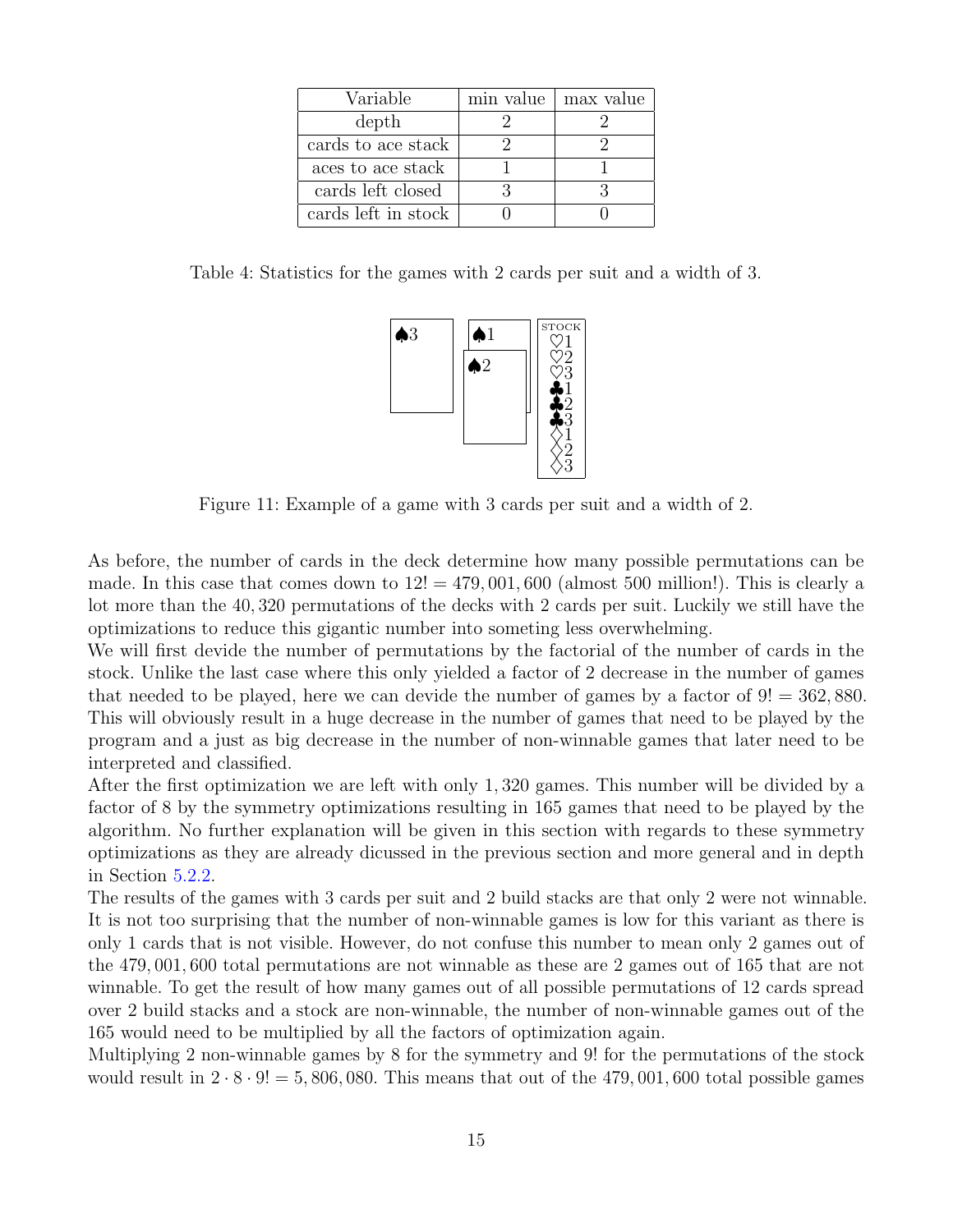that could be made with this deck and game layout, 5, 806, 080 would not be winnable. An overview of the non-winnable deck permutations is given in Table [5.](#page-17-0) This table includes headers for which part of the deck is placed in the build stacks and which part is placed in the stock.

<span id="page-17-0"></span>

| Deck         |  |  |  |  |  |  |       |  |  |                                                    |  |
|--------------|--|--|--|--|--|--|-------|--|--|----------------------------------------------------|--|
| Build stacks |  |  |  |  |  |  | Stock |  |  |                                                    |  |
|              |  |  |  |  |  |  |       |  |  | $2S+ 1S- 3S+  1H+ 2H+ 3H+ 1C+ 2C+ 3C+ 1D+ 2D+ 3D+$ |  |
|              |  |  |  |  |  |  |       |  |  | $3S+ 1S- 2S+ 1H+ 2H+ 3H+ 1C+ 2C+ 3C+ 1D+ 2D+ 3D+$  |  |

Table 5: All non-winnable games for 3 cards per suit and a width of 2.

<span id="page-17-2"></span>These games are again both in the same category based on the set of statistics they share (Table [6\)](#page-17-1). This means that all the non-winnable games that consist of decks of 3 cards per suit and are layed out on 2 build stacks are basically the same.



Figure 12: The two starting states of the non-winnable games for 3 cards and a width of 2.

<span id="page-17-1"></span>Looking at the starting states for these 2 games in Figure [12](#page-17-2) this is clearly visible. In both games no useful moves are ever possible on the build stacks as all spades cards are immovable. The only possible moves in this game are from the stock to the suit stacks. The red cards (hearts suit and diamonds suit) can first be placed on one of the build stacks in some case even enabling the ace of clubs to join, but none of these moves will change anything about the locked situation the spades cards are in.

| Variable            | min value | max value |
|---------------------|-----------|-----------|
| depth               |           |           |
| cards to ace stack  |           |           |
| aces to ace stack   |           |           |
| cards left closed   |           |           |
| cards left in stock |           |           |

Table 6: Statistics for the games with 2 cards per suit and a width of 3.

Another way of trimming is still possible for this category of games. The bitset (of always closed cards) approach to trimming the number of distinct games is still to be done. As the only closed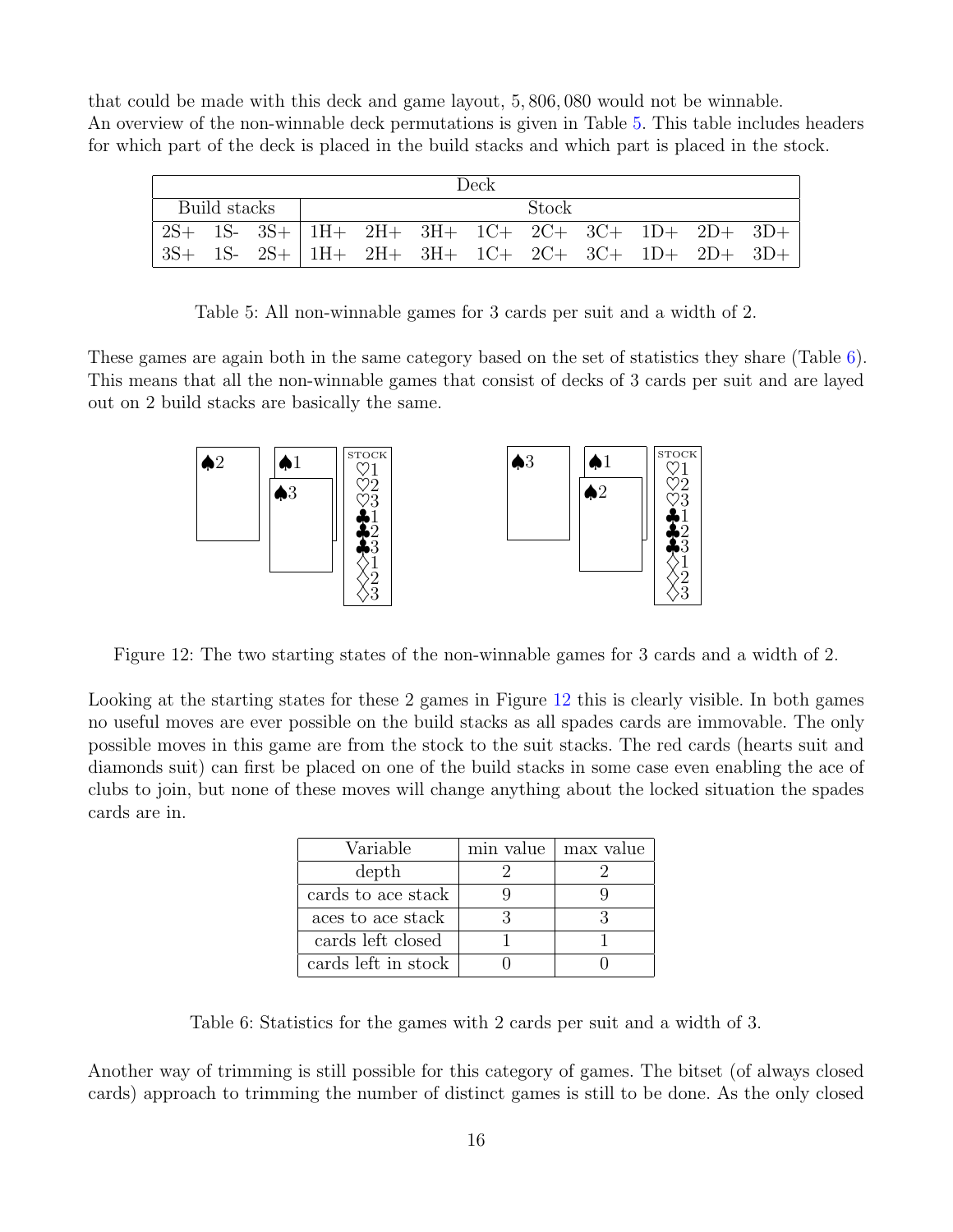card in both these non-winnable games is the ace of spades, this would reduce the number of truly different non-winnable games to only one.

For this deck size and game layout we can summarize all non-winnable games into only one unique game. Either one of the games in Table [5](#page-17-0) can be chosen as the unique game which all the other games of this size can be reduced to.

For this whole class of games it basically holds true that if at least one move from the build stacks can be done, then the game can be finnished. This excludes moves from cards that are first put on the build stacks from the stock, as all red 1's and 2's could first be placed on the build stacks before being moved to their suit stacks. This makes it easy to see from a starting state if a game is winnable or not.

### <span id="page-18-0"></span>6.4 Games having 3 cards per suit and 3 build stacks

<span id="page-18-1"></span>The set of games that can be made using 3 cards per suit and a layout of 3 build stacks is arguably the most interesting set that is researched for this thesis. At first glance, one might expect it not to differ too much from the last section where we looked at the set of games using 3 cards per suit and only 2 build stacks, but this is incorrect. As per the usual there is again a visual representation of an example of a game for this version. This example is presented in Figure [13.](#page-18-1)



Figure 13: Example of a game with 3 cards per suit and a width of 3.

As this deck of also consists of  $3 \cdot 4 = 12$  cards it does have the same number of possible permutations (the almost 500 million) however a much larger percentage of these actually have to be tried. Where the 2 build stacks version with the same number of cards had 9 cards left in stock in the beginning state, the 3 build stack version only has 6.

This seems like a minor difference but it has an enormous impact on the number of games that need to be played. Recall how the stock order does not matter, therefore we were able to devide the number of permutations of the total deck by the factorial of the stock. This results in a huge difference as  $12!/9! = 1,320$  where  $12!/6! = 665,280$ . One can clearly see how changing the number of build stacks has an enormous impact on the number of games that need to be tried between.

This bigger number of games that needed to be tried also resulted in much more games that were not winnable, which differed from eachother more. The 3 cards per suit and 3 build stacks version of this game is therefore also the first version where the classification of the games actually made a real difference which is also part of the reason why it was previously called the most interesting version.

After running the experiment for this game size there appeared to be 742 games that were not winnable. This was after the symmetry optimiazation and of course after reducing the amount of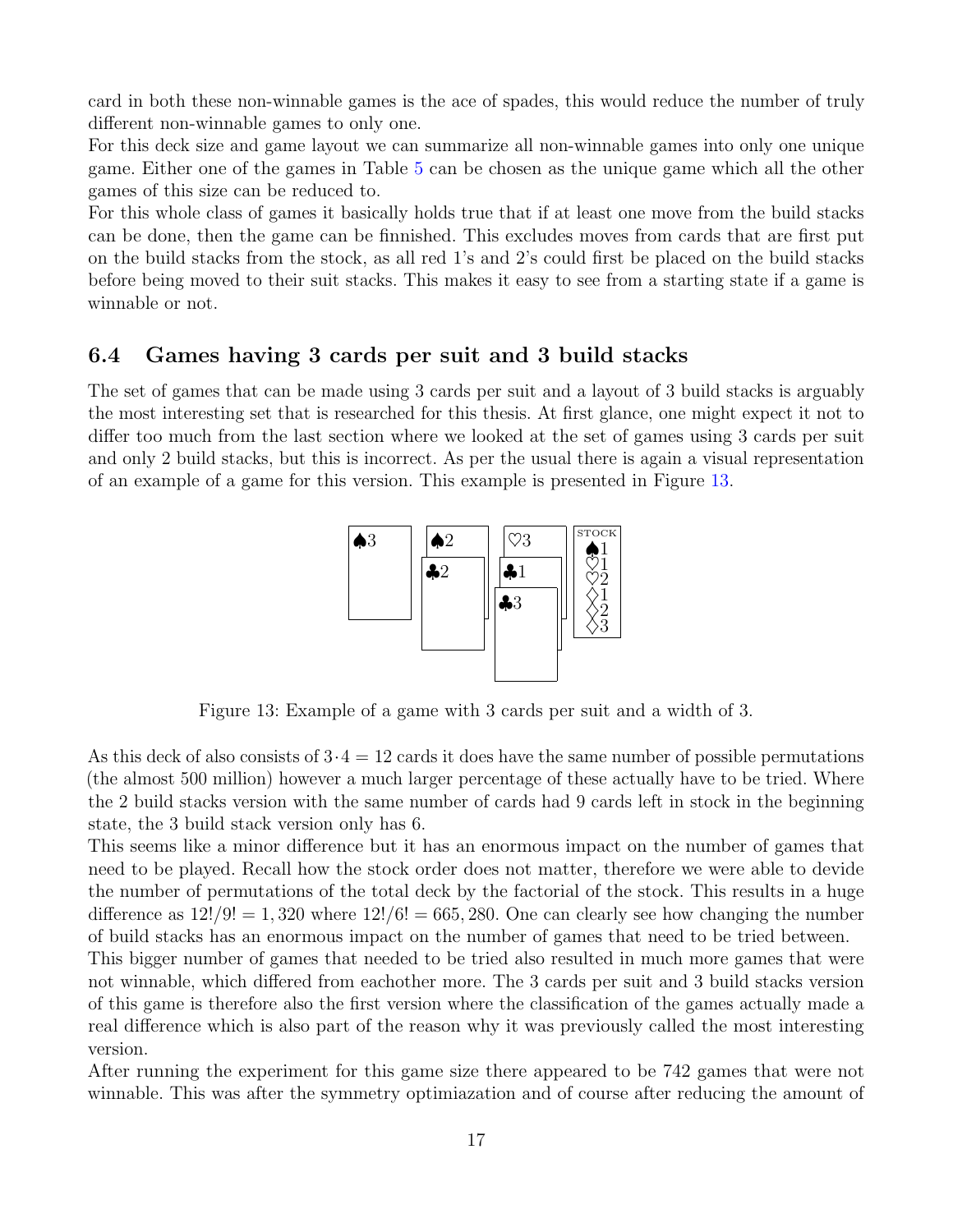games to be played by not permutatig the sequence of the stock. This did not include the trimming using the bitset of closed cards.

After also trimming for this bitset the number of games that were non-winnable for 3 cards per suit and a width of 3 was 153 games. These games were spread over 18 classes. As 153 games are not easily interpreted by hand and would take a lot of space in this thesis there is no table including them all. Instead one game out of every class will be shown. These are presented in Table [7.](#page-19-0)

<span id="page-19-0"></span>

|                |                |       |              |       |        |        |       | Decks |       |       |       |       |       |
|----------------|----------------|-------|--------------|-------|--------|--------|-------|-------|-------|-------|-------|-------|-------|
| Class          | Games<br>#     |       | Build stacks |       |        | Stock  |       |       |       |       |       |       |       |
|                | in class       |       |              |       |        |        |       |       |       |       |       |       |       |
| 1              | 3              | $3S+$ | $1C-$        | $2S+$ | $1S-$  | $1H-$  | $2C+$ | $2H+$ | $3H+$ | $3C+$ | $1D+$ | $2D+$ | $3D+$ |
| $\overline{2}$ | 3              | $3S+$ | $1S-$        | $2S+$ | $1C-$  | $3C-$  | $1H+$ | $2H+$ | $3H+$ | $2C+$ | $1D+$ | $2D+$ | $3D+$ |
| 3              | 3              | $3S+$ | $1C-$        | $2S+$ | $1S-$  | $1H-$  | $3C+$ | $2H+$ | $3H+$ | $2C+$ | $1D+$ | $2D+$ | $3D+$ |
| $\overline{4}$ | $8\,$          | $3S+$ | $2C-$        | $2S+$ | $1S-$  | $1H-$  | $3C+$ | $2H+$ | $3H+$ | $1C+$ | $1D+$ | $2D+$ | $3D+$ |
| $\overline{5}$ | $\overline{6}$ | $3S+$ | $1S-$        | $2S+$ | $2C-$  | $3C-$  | $1H+$ | $2H+$ | $3H+$ | $1C+$ | $1D+$ | $2D+$ | $3D+$ |
| 6              | $\overline{3}$ | $3S+$ | $1C-$        | $2C+$ | $2H-$  | $1S-$  | $2S+$ | $1H+$ | $3H+$ | $3C+$ | $1D+$ | $2D+$ | $3D+$ |
| $\overline{7}$ | $\overline{8}$ | $3S+$ | $1C-$        | $2C+$ | $1S-$  | $2H -$ | $3C+$ | $1H+$ | $3H+$ | $1C+$ | $1D+$ | $2D+$ | $3D+$ |
| 8              | 3              | $3S+$ | $1C-$        | $2C+$ | $3H -$ | $1S-$  | $2S+$ | $1H+$ | $2H+$ | $3C+$ | $1D+$ | $2D+$ | $3D+$ |
| 9              | $\overline{2}$ | $3S+$ | $2S-$        | $3H+$ | $1C-$  | $1S-$  | $3C+$ | $1H+$ | $2H+$ | $2C+$ | $1D+$ | $2D+$ | $3D+$ |
| 10             | 8              | $3S+$ | $2C-$        | $2S+$ | $1S-$  | $3H -$ | $3C+$ | $1H+$ | $2H+$ | $1C+$ | $1D+$ | $2D+$ | $3D+$ |
| 11             | 16             | $3S+$ | $1C-$        | $2S+$ | $1S-$  | $2C-$  | $3C+$ | $1H+$ | $2H+$ | $3H+$ | $1D+$ | $2D+$ | $3D+$ |
| 12             | 10             | $2S+$ | $1S-$        | $2H+$ | $1H-$  | $1C-$  | $2C+$ | $3S+$ | $3H+$ | $3C+$ | $1D+$ | $2D+$ | $3D+$ |
| 13             | 10             | $3S+$ | $1S-$        | $3H+$ | $1H-$  | $1C-$  | $3C+$ | $2S+$ | $2H+$ | $2C+$ | $1D+$ | $2D+$ | $3D+$ |
| 14             | 20             | $3S+$ | $1S-$        | $3H+$ | $1H-$  | $2C-$  | $3C-$ | $2S+$ | $2H+$ | $1C+$ | $1D+$ | $2D+$ | $3D+$ |
| 15             | 10             | $3S+$ | $1S-$        | $3H+$ | $2H -$ | $1C-$  | $3C+$ | $2S+$ | $1H+$ | $2C+$ | $1D+$ | $2D+$ | $3D+$ |
| 16             | 20             | $3S+$ | $1S-$        | $3H+$ | $2H-$  | $2C-$  | $3C+$ | $2S+$ | $1H+$ | $1C+$ | $1D+$ | $2D+$ | $3D+$ |
| 17             | 10             | $3S+$ | $1S-$        | $3H+$ | $2H-$  | $2D-$  | $3D+$ | $2S+$ | $1H+$ | $1C+$ | $2C+$ | $3C+$ | $1D+$ |
| 18             | 10             | $3S+$ | $2S-$        | $3H+$ | $2H-$  | $2C-$  | $3C+$ | $1S+$ | $1H+$ | $1C+$ | $1D+$ | $2D+$ | $3D+$ |

Table 7: All classes with a representing game for 3 cards per suit and 3 build stacks.

For every class which is numbered in Table [7](#page-19-0) the values of the statistics for that class are presented in Table [9.](#page-20-1)

Games which are in the same class are again very similar in how they are played. This follows from the fact that they share the same statistics. It is intersting to see how most classes consisted of 10 or fewer games while there were a few classes which consisted of more games. Attempts to further split these classes in subclasses were tried with no success as the games making up these classes were indeed very similar.

An example of one of the smaller classes is presented in Table [8](#page-20-2) where one can clearly see how these games are very similar. The statistics about this class can be found in Table [9](#page-20-1) which states that for these three games always 3 cards can be put on the suit stacks. The three cards that can be placed on the suit stack are the 3 cards of the diamonds suit as these are all in the stock and can therefore always be accessed. This is further confirmed by the statistic about the number of aces that get moved to the suit stack, which is always equal to one for this class. This is just an example of how the statistics about a class translate to how the games of that class are similar.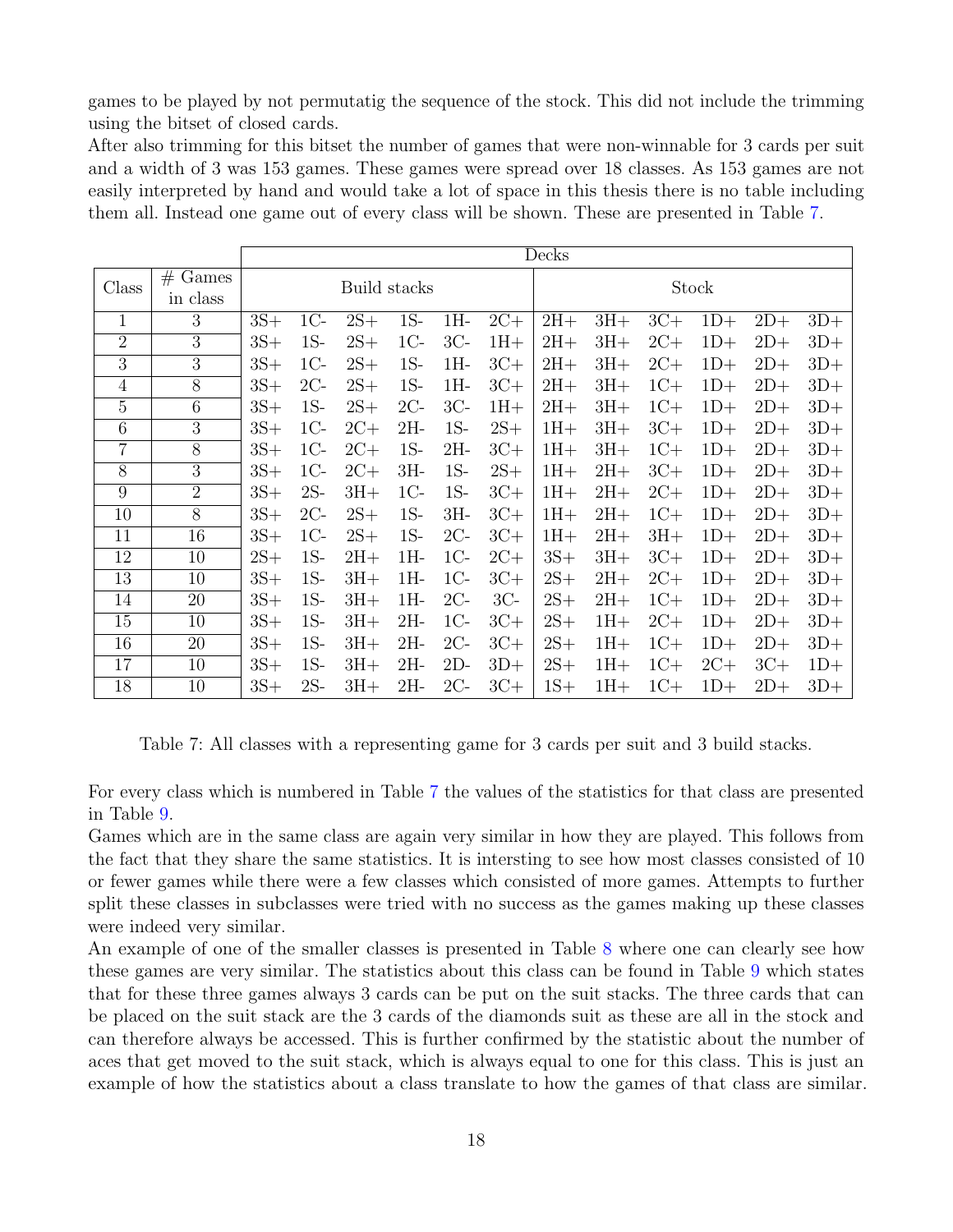| Decks        |  |                                                           |  |  |  |  |       |  |  |  |  |  |
|--------------|--|-----------------------------------------------------------|--|--|--|--|-------|--|--|--|--|--|
| Build stacks |  |                                                           |  |  |  |  | Stock |  |  |  |  |  |
|              |  | $3S+$ 1C- $2S+$ 1S- 1H- $3C+$ 2H+ $3H+$ 2C+ 1D+ 2D+ $3D+$ |  |  |  |  |       |  |  |  |  |  |
|              |  | $3S+$ 1C- $3C+$ 1H- 1S- $2S+$ 2H+ $3H+$ 2C+ 1D+ 2D+ $3D+$ |  |  |  |  |       |  |  |  |  |  |
|              |  | $3S+ 1S- 3C+ 1C- 1H- 2C+ 2S+ 2H+ 3H+ 1D+ 2D+ 3D+$         |  |  |  |  |       |  |  |  |  |  |

<span id="page-20-2"></span>The other statistics can be found by playing the games in a class in a similar manner.

Table 8: All games that are part of class 3 from Table [7](#page-19-0)

<span id="page-20-1"></span>

|                |       | cards to  | aces to   | cards left | cards left |
|----------------|-------|-----------|-----------|------------|------------|
| Class          | depth | ace stack | ace stack | closed     | in stock   |
| $\mathbf{1}$   | 4, 4  | 3, 3      | 1, 1      | 3, 3       | 2, 2       |
| $\overline{2}$ | 6, 6  | 6, 6      | 2, 2      | 2, 3       | 1, 1       |
| 3              | 5,6   | 3, 3      | 1, 1      | 3, 3       | 2, 2       |
| 4              | 6, 7  | 4, 4      | 2, 2      | 3, 3       | 1, 1       |
| 5              | 7, 7  | 7, 7      | 3, 3      | 2, 3       | 0, 0       |
| 6              | 4, 4  | 4, 4      | 3, 3      | 3, 3       | 2, 2       |
| 7              | 5, 5  | 5, 5      | 2, 2      | 3, 3       | 1, 1       |
| 8              | 5, 5  | 5, 5      | 2, 2      | 3, 3       | 1, 1       |
| 9              | 6, 6  | 5, 6      | 2, 2      | 2, 3       | 0, 1       |
| 10             | 6, 6  | 6, 6      | 3, 3      | 3, 3       | 0, 0       |
| 11             | 6, 6  | 6, 6      | 2, 2      | 3, 3       | 0, 0       |
| 12             | 3, 3  | 3, 3      | 1, 1      | 3, 3       | 3, 3       |
| 13             | 6, 8  | 3, 3      | 1, 1      | 3, 3       | 1, 1       |
| 14             | 7, 9  | 4, 4      | 2, 2      | 3, 3       | 0, 0       |
| 15             | 5, 5  | 4, 4      | 2, 2      | 3, 3       | 1, 1       |
| 16             | 6, 6  | 5, 5      | 3, 3      | 3, 3       | 0, 0       |
| 17             | 7, 8  | 5, 5      | 3, 3      | 3, 3       | 0, 0       |
| 18             | 6, 6  | 6, 6      | 4, 4      | 3, 3       | 0, 0       |

Table 9: All classes with statistics values for 3 cards per suit and 3 build stacks.

### <span id="page-20-0"></span>6.5 Games having 3 cards per suit and 4 build stacks

The games with 3 cards per deck and 4 build stacks were the largest games that could be fully computed. This is the first game that allowed a width of 4 to be used as at least 10 cards are needed to fill the 4 build stacks in the increasing manner. Games with 3 cards per suit allow this as they have 12 cards. As per the usual there is a visual representation of the starting state of one of these games is presented in Figure [14.](#page-21-0)

This game size resulted in significantly more games to be played than before. In Section [6.3](#page-15-0) and Section [6.4](#page-18-0) we already saw how 3 cards per suit results in 12! possible permutations of the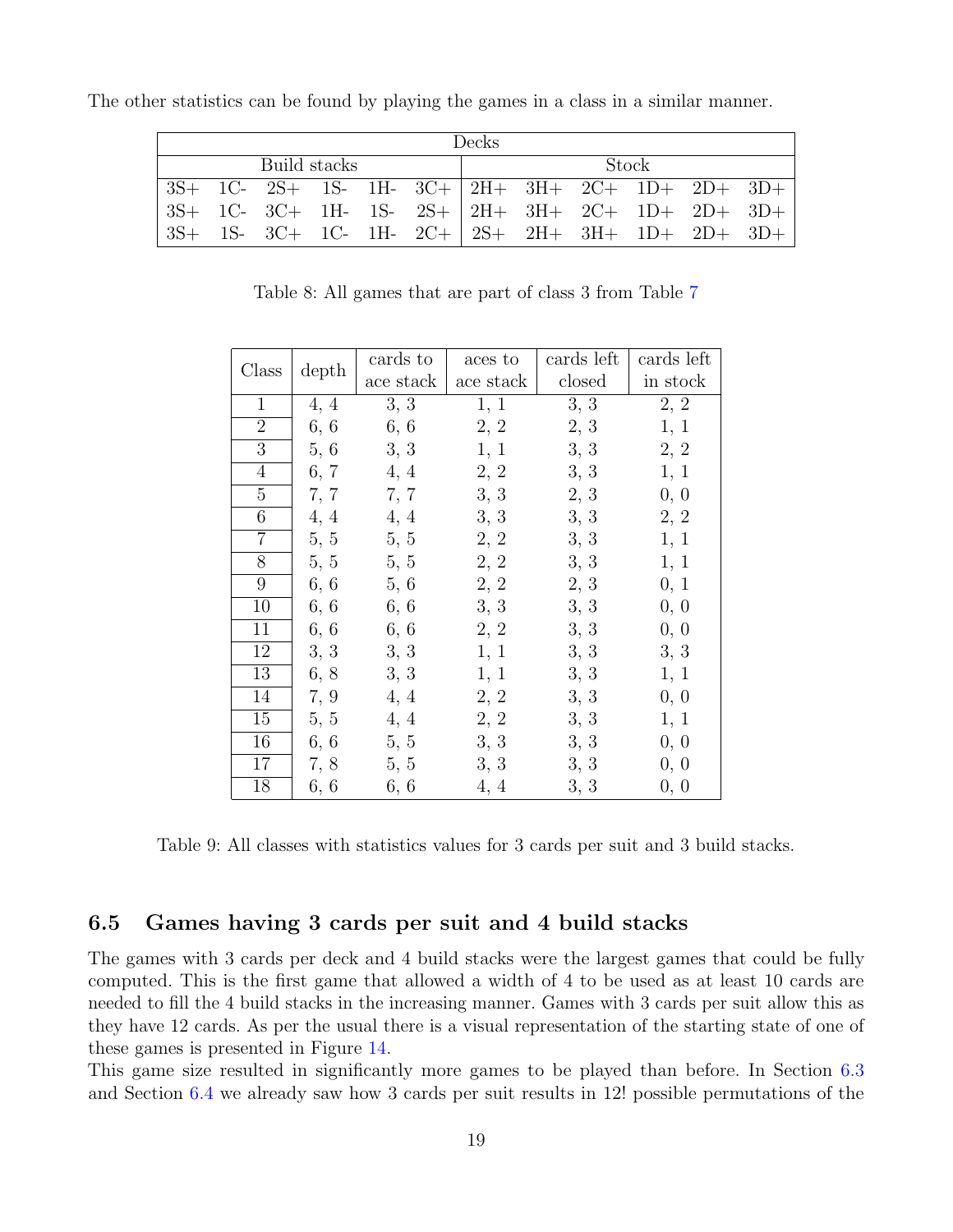<span id="page-21-0"></span>deck, however in these sections the resulting number of 479, 001, 600 permutations was still to be divided by 9! and 6! factorial respectively. This was because 9 and 6 were the sizes of the stock, which only holds a mere 2 cards in this variant. This means that for this size  $479,001,600/2!$  =  $479,001,600/2 = 239,500,800$  different possible games exist.



Figure 14: Example of a game with 3 cards per suit and a width of 4.

We would of course still be dividing this number because of the various symmetry optimizations. These were introduced in Section [5.2.2](#page-10-0) and discussed in many sections thereafter and will therefore not be explicitely discussed in this section. What is interesting to note for this size is the execution time for the program. In earlier, smaller games, the total execution time to calculate all possible games and their outcomes never exceeded a few seconds. In this version running the experiments, even with all optimizations, took over 13 minutes.<sup>[5](#page-21-1)</sup>

As there were a lot of different games to be played, there was also a lot of oppertunity to find games that were not winnable. This resulted in 668, 790 games that were not winnable out of 29, 937, 600 games played.<sup>[6](#page-21-2)</sup>

Categorizing these 668, 790 games in the same way as before resulted in many more classes. Recall how the games in the previous section could be divided into 18 different classes, in this case there were 1, 212 different classes of similar games. This is of course far too much to list in a table in this thesis therefore this thesis does not give a detailed explanation for all these classes and their statistics. However a couple of interesting examples from this long list of classes will be explained below. The numbers used in the following paragraphs are after trimming the classes using the bitset of always closed cards, this trimming brought the 668, 790 games back to 36, 565.

An example of an interesting and easily understandable class was the largest class. This class consisted of 5, 760 games which all could only be played in the same way. The statistics of this class reveal that all 6 cards are always left closed, the maximal and minimal depth are always 3, 1 card is played to the suit stack, 0 cards are left in stock and 1 ace is played to the suit stack (which of course follows from the fact that only 1 card is played to the suit stack). From these statistics we can imagine how all these games will be played. The depth of 3 implies that always 3 moves can be done before the game is lost. One of these moves is moving the single ace to a suit stack. The 2 other moves must involve the other card that started in the stock (as none of the cards starting in the build stacks can be moved without changing the *left\_closed* statistic) which is placed on

<span id="page-21-1"></span> $5$ The mentioned execution times were achieved on an Intel i7 7700k with a clockspeed of 4.5 GHz

<span id="page-21-2"></span><sup>6</sup>This number is after all optimizations.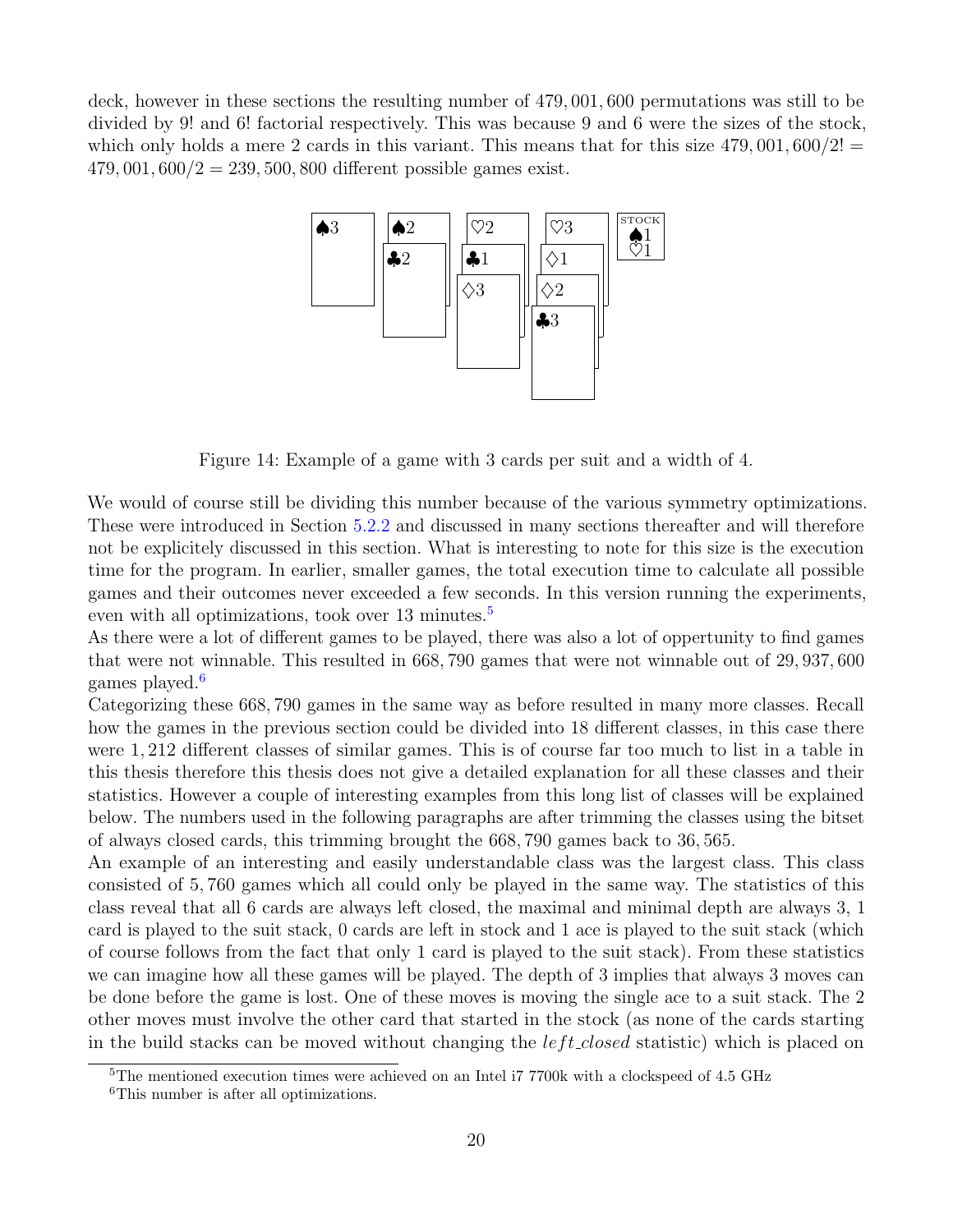one of the build stacks, and then moved to another build stack after which no moves are possible anymore.<sup>[7](#page-22-1)</sup>

Another example of an understandable and also large class is the follwing class. This class consists of 2, 880 games and these are even simpler than the last example. All games in this class have only possible moves in the entire game tree. These moves are moving the 2 aces from the stock to the suit stacks. This follows from the statistics as the depth is always 2, all initially closed cards are left that way, there are always 0 cards remaining in the stock after the game has ended and the number of cards that are moved to the ace stacks is equal to 2.

From these 2 examples one gets an idea of how statistics describe how games are played. There are of course many more examples of classes (1, 210 to be exact) of which some are way less obvious in how the games they consist of are played. The classes explained above were a lot larger than most of the other classes as the mean size of a class was 30 with a median of only 5. This indicates that the statistics used to classify the games in this version of SOLITAIRE may have been too specific as fewer, larger classes might have been better for this size. The reason to stick with this way of categorizing was to keep it consistant with the other versions discussed in this thesis.

### <span id="page-22-0"></span>6.6 Not fully computable games

The title of this section might be misleading as all SOLITAIRE games are of course computable given enough time. Therefore the games in this section are only not computable within reasonable time. This section will show examples of the biggest size games that are still playable using the algorithm from this thesis, but which not all can be played to really determine how many of them are winnable.

<span id="page-22-2"></span>For the program from this thesis, the largest size of games that could be fully computed within reasonable time were the games with 3 cards per suit and 4 build stacks from Section [6.5.](#page-20-0) For larger games only a random set of the games could be played. The largest game size that could reasonably be tried was where the games had 5 cards per suit and also width of 5.



Figure 15: Example of one of the non-winnable games with 5 cards per suit and a width of 5.

To illustrate how not all games of this size could be played a couple of numbers for this size are given. The 5 cards per suit make for a total deck size of 20 which results in  $20! = 2,432,902,008,176,640,000$ 

<span id="page-22-1"></span><sup>&</sup>lt;sup>7</sup>In a normal SOLITAIRE game this card could just loop forever between these 2 build stacks, however in this program, loops are not allowed as they are never necessary when determining is a game winnable.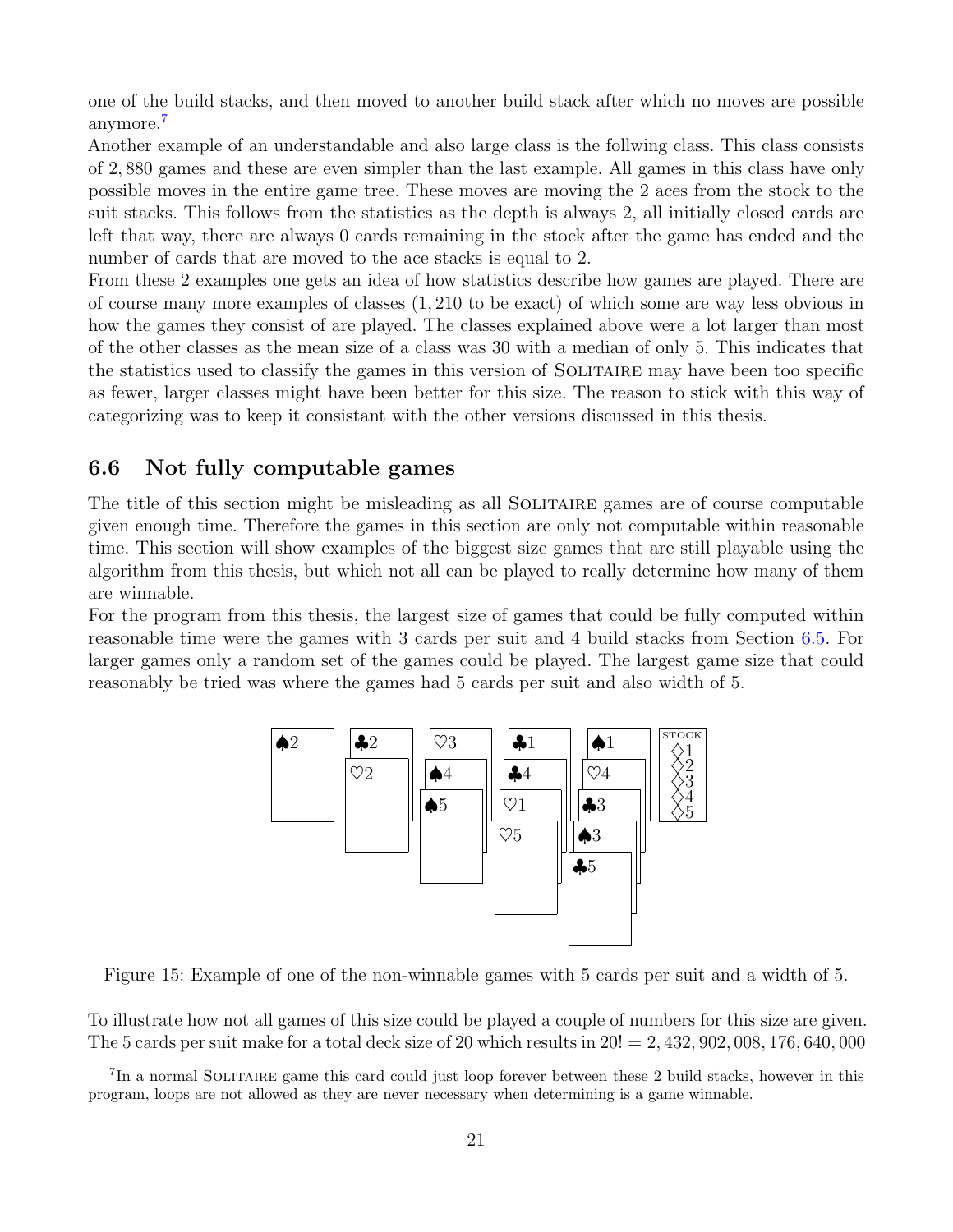possible permutations. Dividing this by the factorial of the size of the stock (which only holds 5 of the 20 cards) leaves us with  $20!/5! = 20,274,183,401,472,000$  games which is of course infeasible. Making matters even worse, the execution time of single games of this size also increased significantly. This is because there were more total choices for the player which is what determines the growth rate of the game tree. All of this resulted in only a small percentage of the games from this size being tested.

Experimenting with this game size the number of total losses that needed to be found were kept constant at 99. After playing a total of 3, 458 games, these 99 non-winnable games were found (which implies 3, 359 were winnable). One of the non-winnable games of this size is presented in Figure [15.](#page-22-2) The experiment took more than 20 hours which further confirms that bigger sizes were not feasible to try to compute.

The 99 non-winnable games out of 3, 458 total games suggest about 1 out of 35 games are nonwinnable for this variant. However, out of the enormous number of total games that could be played with this deck size and width, the 3, 458 tested games are not really a representative subset.

# <span id="page-23-0"></span>7 Conclusions and Further Research

Concluding from this thesis it is clear that the success rate for the full game of SOLITAIRE is yet to be determined. It is highly unlikely that the success rate of the full 52 card version of Solitaire will ever be determined in the way that was tried in this thesis as there are just too many different possible games to play them all. Even the optimizations did not notably increase the chance for a computer being able to compute all these games.

The patterns of similar games from the smaller versions of SOLITAIRE that were found and discussed in this thesis did provide interesting results. They allowed for large sets of non-winnable games to be reduced to only a few base games (example from a class of games) to which all other games were similar. Using the statistics used to classify the set of unwinnable games a human interpreter could understand how games from a set were played giving insight into different ways how a game of Solitaire is non-winnable.

More research regarding these patterns and applying them to bigger versions of the game may lead to even more interesting findings.

### <span id="page-23-1"></span>7.1 Further Research

Further research towards the success rate of SOLITAIRE would certainly be very interesting as there is still much more to be investigated. This thesis mainly looked into different categories of games that were not winnable based on statistics about these games, however different patterns of cards in the beginning state could also be used to form categories.

A possibilty for further research would be using an artificially intelligent neural network which could be trained on non-winnable games, to try to predict other non-winnable games. This could be done in multiple ways e.g., giving the AI agent knowledge of all cards in the beginning state or only showing the cards a player would be able to see in a normal game.

Using such an AI agent more non-winnable game candidates could be generated which could be tried using the program from this thesis. The results could then be used to update the neural